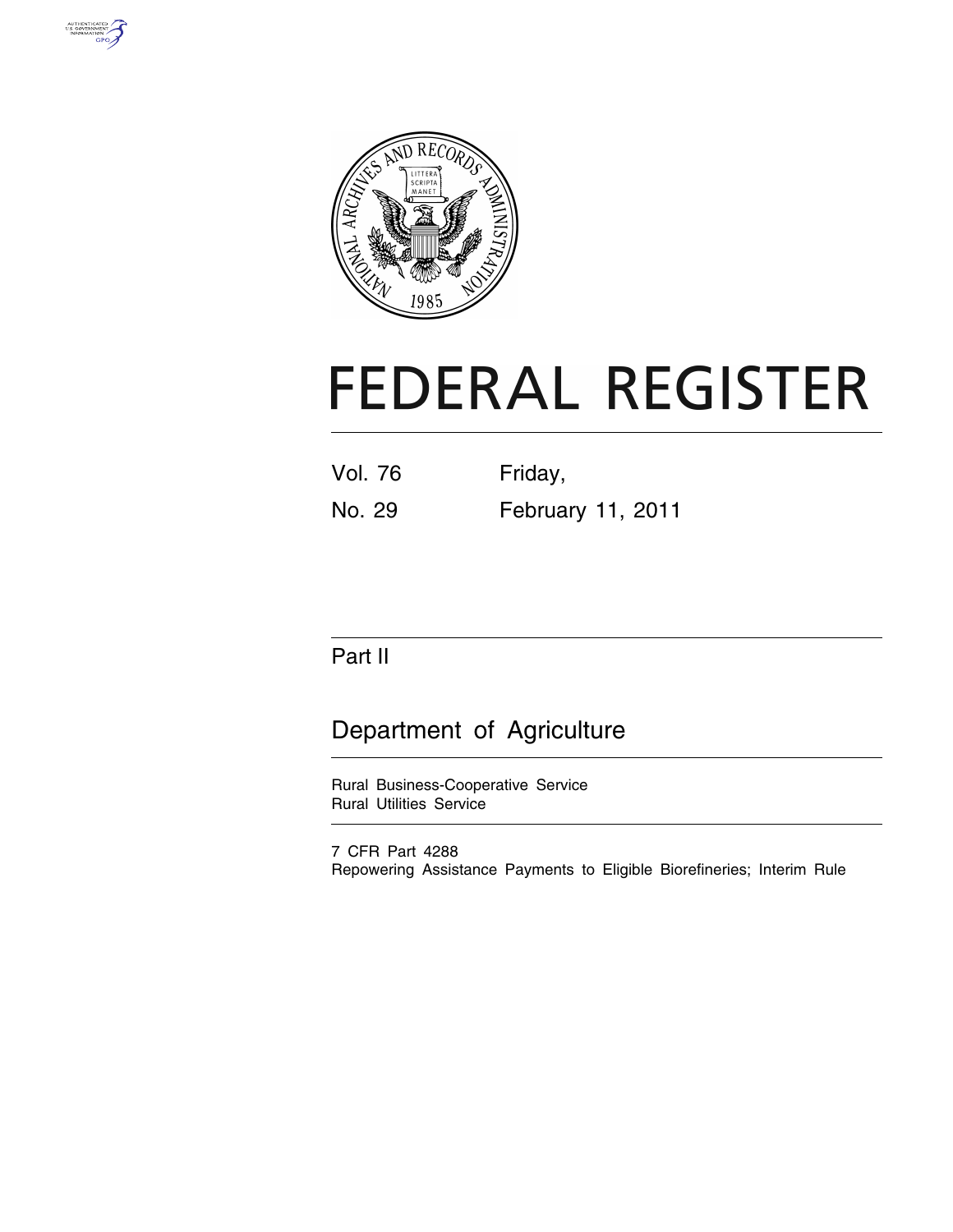#### **DEPARTMENT OF AGRICULTURE**

#### **Rural Business-Cooperative Service**

#### **Rural Utilities Service**

#### **7 CFR Part 4288**

#### **RIN 0570–AA74**

#### **Repowering Assistance Payments to Eligible Biorefineries**

**AGENCY:** Rural Business-Cooperative Service and Rural Utilities Service, USDA.

**ACTION:** Interim rule with request for comments.

**SUMMARY:** The Rural Business-Cooperative Service (Agency) is establishing the Repowering Assistance Program authorized under the Food, Conservation, and Energy Act of 2008. Under this Program, the Agency will make payments to eligible biorefineries to encourage the use of renewable biomass as a replacement fuel source for fossil fuels used to provide process heat or power in the operation of eligible biorefineries.

**DATES:** This interim rule is effective March 14, 2011. Written comments on this interim rule must be received on or before April 12, 2011.

**ADDRESSES:** You may submit comments on this interim rule by any of the following methods:

• *Federal eRulemaking Portal: [http://](http://www.regulations.gov)  [www.regulations.gov.](http://www.regulations.gov)* Follow the instructions for submitting comments.

• *Mail:* Submit written comments via the U.S. Postal Service to the Branch Chief, Regulations and Paperwork Management Branch, U.S. Department of Agriculture, STOP 0742, 1400 Independence Avenue, SW., Washington, DC 20250–0742.

• *Hand Delivery/Courier:* Submit written comments via Federal Express Mail or other courier service requiring a street address to the Branch Chief, Regulations and Paperwork Management Branch, U.S. Department of Agriculture, 300 7th Street, SW., 7th Floor, Washington, DC 20024.

All written comments will be available for public inspection during regular work hours at the 300 7th Street, SW., 7th Floor address listed above.

**FOR FURTHER INFORMATION CONTACT:**  Contact Frederick Petok, USDA Rural Development, Business Programs Energy Division, 1400 Independence Avenue, SW., Room 6870, STOP 3225, Washington, DC 20250–3225. Telephone: (202) 690–0784. E-mail: *[frederick.petok@wdc.usda.gov.](mailto:frederick.petok@wdc.usda.gov)* 

**SUPPLEMENTARY INFORMATION:** 

#### **Executive Order 12866**

This interim rule has been reviewed under Executive Order (EO) 12866 and has been determined to be significant by the Office of Management and Budget. The EO defines a "significant regulatory action'' as one that is likely to result in a rule that may: (1) Have an annual effect on the economy of \$100 million or more or adversely affect, in a material way, the economy, a sector of the economy, productivity, competition, jobs, the environment, public health or safety, or State, local, or Tribal governments or communities; (2) Create a serious inconsistency or otherwise interfere with an action taken or planned by another agency; (3) Materially alter the budgetary impact of entitlements, grants, user fees, or loan programs or the rights and obligations of recipients thereof; or (4) Raise novel legal or policy issues arising out of legal mandates, the President's priorities, or the principles set forth in this EO.

The Agency conducted a benefit-cost analysis to fulfill the requirements of EO 12866. In the benefit-cost analysis, the Agency quantified the cost of the Repowering Assistance Program, but did not quantify its benefits. Costs were quantified for the burden of the Program to the public and to the Federal government, but its economic impacts were not quantified. Qualitative discussions of potential impacts of the Program on jobs, the environment, and energy are presented in the analysis. While unable to quantify the benefits associated with this rulemaking, the Agency believes that the overall effect of the rule will be beneficial.

#### **Unfunded Mandates Reform Act**

Title II of the Unfunded Mandates Reform Act 1995 (UMRA) of Public Law 104–4 establishes requirements for Federal agencies to assess the effects of their regulatory actions on State, local, and Tribal governments and the private sector. Under section 202 of the UMRA, Rural Development generally must prepare a written statement, including a cost-benefit analysis, for proposed and final rules with ''Federal mandates'' that may result in expenditures to State, local, or Tribal governments, in the aggregate, or to the private sector of \$100 million or more in any one year. When such a statement is needed for a rule, section 205 of UMRA generally requires Rural Development to identify and consider a reasonable number of regulatory alternatives and adopt the least costly, more cost-effective, or least burdensome alternative that achieves the objectives of the rule.

This interim rule contains no Federal mandates (under the regulatory provisions of Title II of the UMRA) for State, local, and Tribal governments or the private sector. Thus, the rule is not subject to the requirements of sections 202 and 205 of the UMRA.

#### **National Environmental Policy Act/ Environmental Impact Statement**

These renewable energy programs under Title IX of the 2008 Farm Bill have been operated on an interim basis through the issuance of a Notice of Contract Proposal (NOCP) or Notice of Funds Availability (NOFA). During this initial round of applications, the Agency conducted National Environmental Policy Act (NEPA) reviews on each individual application for funding. No significant environmental impacts were reported. Taken collectively, the applications show no potential for significant adverse cumulative effects.

The Agency has prepared programmatic environmental assessments (PEA), pursuant to 7 CFR part 1940, subpart G, analyzing the environmental effects to air, water, and biotic resources; land use; historic and cultural resources, and greenhouse gas emissions affected by the Repowering Assistance Program. The purpose of the PEA is to assess the overall environmental impacts of the programs related to the Congressional goals of advancing biofuels production for the purposes of energy independence and greenhouse gas emission reductions. The impact analyses are national in scope but draw upon site-specific data from advanced biofuel facilities funded under Sections 9003 (Biorefinery Assistance Guaranteed Loans) and 9004 as reasonable assumptions for the types of facilities, feedstocks, and impacts likely to be funded under this rulemaking for FY 2010–2012. Sitespecific NEPA documents prepared for those facilities funded under Sections 9003 and 9004 in FY 2008 and/or 2009 were utilized, as well, to forecast likely impacts under the interim rule. Qualitative analyses of likely programmatic impacts beyond the FY 2012 program expiration date are provided, as appropriate. The draft PEA was made available to the public for comment on the USDA Rural Business-Cooperative Service's Web site in May, 2010. No comments were received on the draft PEA and the Agency has issued a Finding of No Significant Impact (FONSI) for the two programs that is available on the Agency Web site.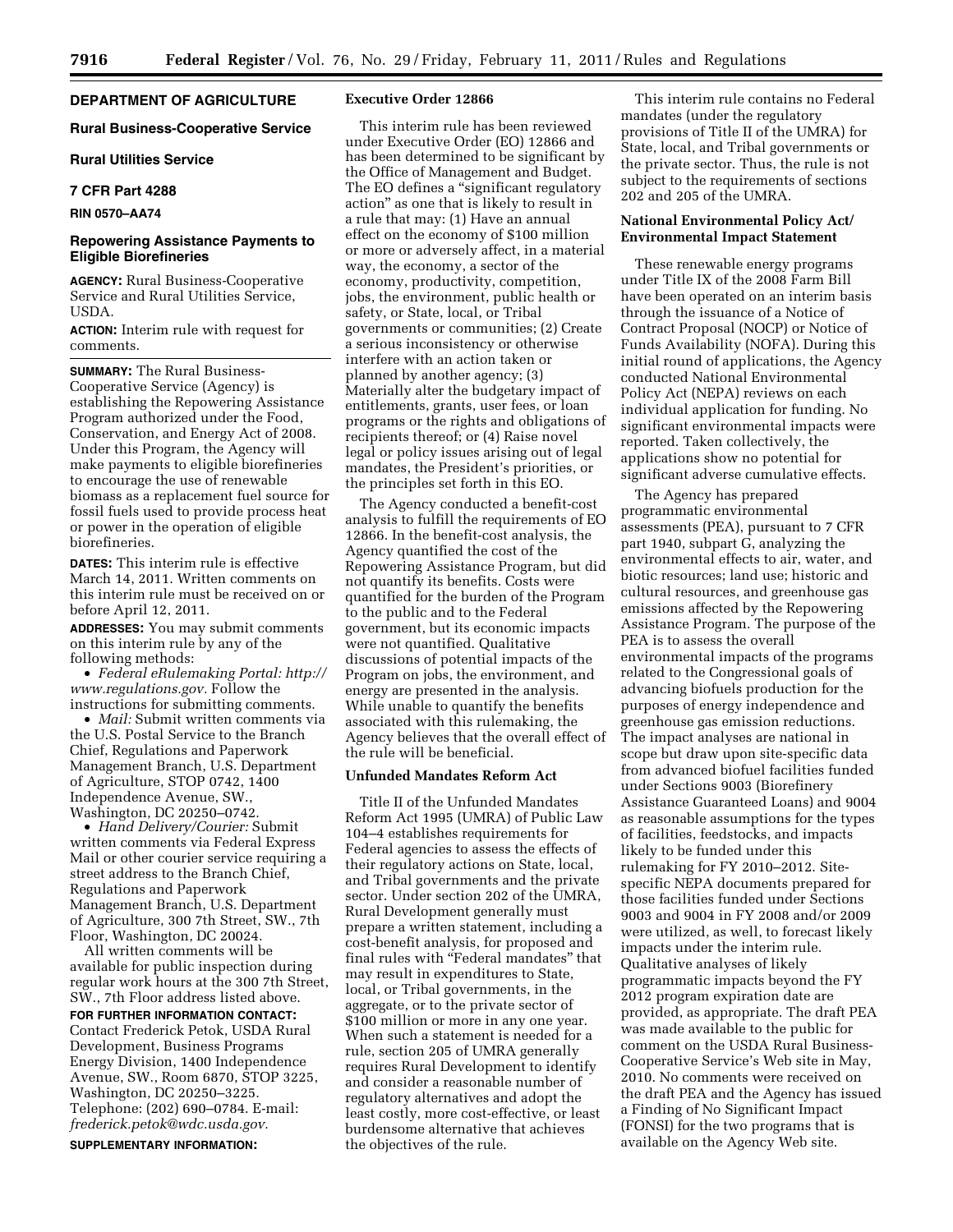#### **Executive Order 12988, Civil Justice Reform**

This interim rule has been reviewed under Executive Order 12988. In accordance with the rules: (1) All State and local laws and regulations that are in conflict with these rules will be preempted; (2) no retroactive effect will be given the rules; and (3) administrative proceedings in accordance with the regulations of the Department of Agriculture's National Appeals Division (7 CFR part 11) must be exhausted before bringing suit in court challenging action taken under this rule unless those regulations specifically allow bringing suit at an earlier time.

#### **Executive Order 13132, Federalism**

It has been determined, under Executive Order 13132 that this interim rule does not have sufficient federalism implications to warrant the preparation of a Federalism Assessment. The provisions contained in this rule will not have a substantial direct effect on States or their political subdivisions or on the distribution of power and responsibilities among the various government levels.

#### **Regulatory Flexibility Act**

The Regulatory Flexibility Act (5 U.S.C. 601–602) (RFA) generally requires an agency to prepare a regulatory flexibility analysis of any rule subject to notice and comment rulemaking requirements under the Administrative Procedure Act or any other statute unless the agency certifies that the rule will not have an economically significant impact on a substantial number of small entities. Small entities include small businesses, small organizations, and small governmental jurisdictions.

In compliance with the RFA, Rural Development has determined that this action will not have an economically significant impact on a substantial number of small entities. Rural Development made this determination based on the fact that this regulation only impacts those who choose to participate in the Program. Small entity applicants will not be affected to a greater extent than large entity applicants.

The entities affected by the Program are biorefineries. Regardless of whether the participating biorefinery is a small or large business, the average cost to a biorefinery to participate in the Repowering Assistance Program is estimated to be approximately \$16,400. Because the major factor in determining whether a biorefinery, small or large,

will participate in this program is likely to be whether the biorefinery has the capital, or access to the capital, for the repowering project, the Agency does not believe that the cost of applying and participating will dissuade a small business from seeking to participate in this program. For example, this average cost represents less than 0.5 percent of the proposed rule maximum of \$5 million that a biorefinery could receive under this program. Further, biorefineries are expected to realize a reduction in the costs to power their operations once the repowering project is in place. Thus, participating biorefineries will be able to recoup this expense, although small biorefineries are likely to take longer to recoup the expense because they are likely to have smaller power usage than large biorefineries.

This regulation only affects biorefineries that choose to participate in the programs. Lastly, the program is open to all eligible producers, regardless of their size.

#### **Executive Order 13211, Actions Concerning Regulations That Significantly Affect Energy Supply, Distribution, or Use**

The regulatory impact analysis conducted for this rule meets the requirements of Executive Order No. 13211, which states that an agency undertaking regulatory actions related to energy supply, distribution, or use is to prepare a Statement of Energy Effects. The analysis did not find that the rule will have any adverse impacts on energy supply, distribution or use.

#### **Executive Order 12372, Intergovernmental Review of Federal Programs**

This Program is not subject to Executive Order 12372 because the Program is not listed as a covered program on the Intergovernmental Consultation list.

#### **Executive Order 13175**

USDA will undertake, within 6 months after this rule becomes effective, a series of regulation Tribal consultation sessions to gain input by elected Tribal officials or their designees concerning the impact of this rule on Tribal governments, communities and individuals. These sessions will establish a baseline of consultation for future actions, should any be necessary, regarding this rule. Reports from these sessions for consultation will be made part of the USDA annual reporting on Tribal Consultation and Collaboration. USDA will respond in a timely and meaningful manner to all Tribal

government requests for consultation concerning this rule and will provide additional venues, such as Webinars and teleconferences, to periodically host collaborative conversations with Tribal leaders and their representatives concerning ways to improve this rule in Indian country.

The policies contained in this rule would not have Tribal implications that preempt Tribal law.

#### **Programs Affected**

The Repowering Assistance Program is listed in the Catalog of Federal Domestic Assistance under Number 10.866.

#### **Paperwork Reduction Act**

The information collection requirements contained in the Notice of Funding Availability for the Section 9004 Repowering Assistance Payments to Eligible Biorefineries program published on June 12, 2009, were approved by the Office of Management and Budget (OMB) under emergency clearance procedures and assigned OMB Control Number 0570–0058. In accordance with the Paperwork Reduction Act of 1995, the Agency is now seeking standard OMB approval of the reporting requirements contained in this interim rule. In the publication of the proposed rule on April 16, 2010, the Agency solicited comments on the estimated burden. The Agency received no comments in response to this solicitation. This information collection requirement will not become effective until approved by OMB. Upon approval of this information collection, the Agency will publish a rule in the

#### **Federal Register**.

*Title:* Repowering Assistance. *OMB Number:* 0570–NEW.

*Type of Request:* New collection. *Abstract:* The collection of

information is vital to the Agency to make decisions regarding the eligibility of biorefineries to participate in this program, to ensure compliance with the provisions of this proposed rule and to ensure that the payments are made to eligible biorefineries.

Biorefineries seeking funding under this program will have to submit applications that include specified information, a feasibility study, certifications, and agreements. Once a biorefinery has been accepted into the repowering program and the repowering project has been completed, the biorefinery must submit reports documenting their renewable energy production. Participating biorefineries must keep records, and make them available to USDA upon request, documenting the ongoing displacement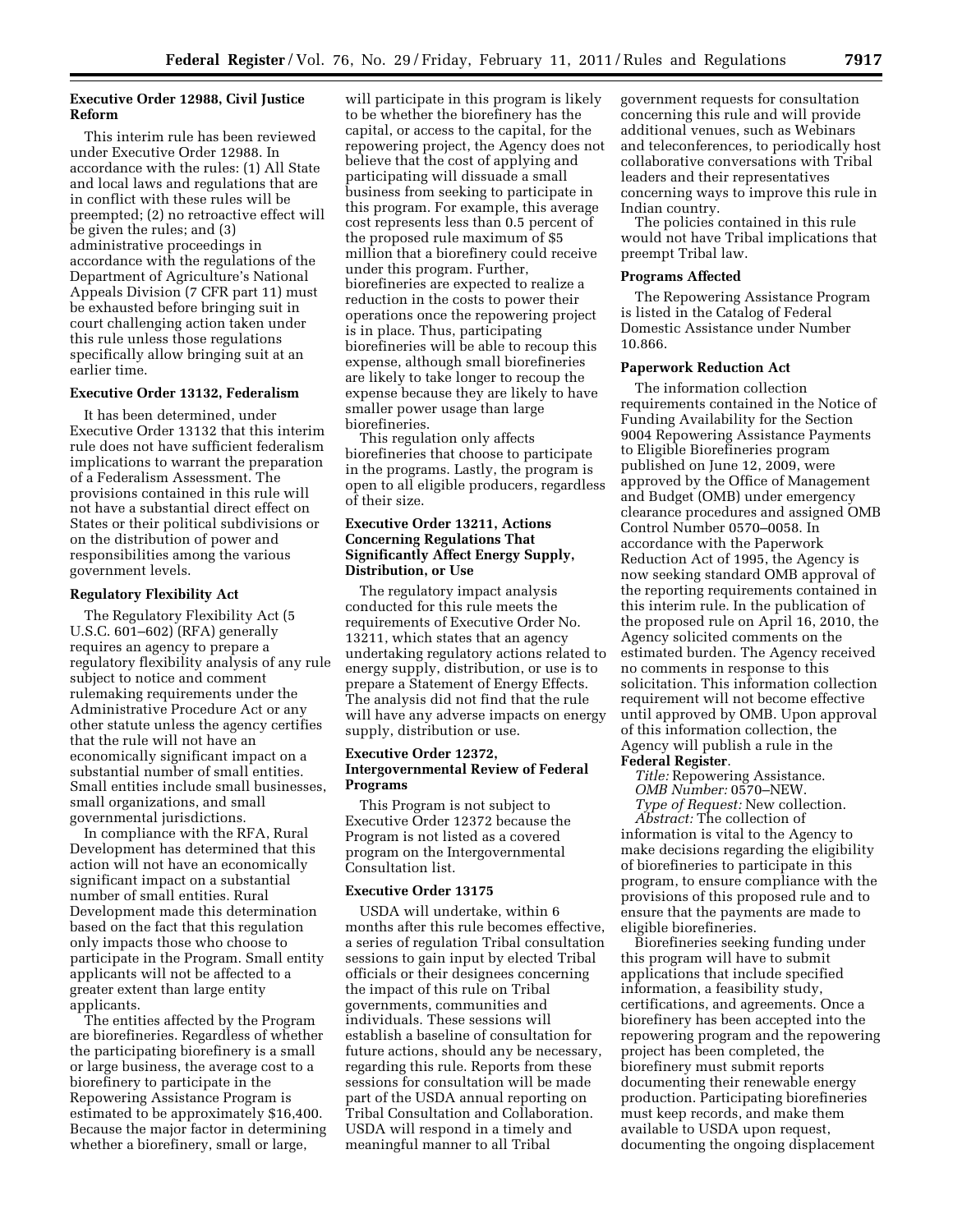of fossil fuel usage resulting from the repowering project. These requirements are stated in the interim rule.

The estimated information collection burden hours has increased from the proposed rule by 8,728 hours, from 4,390 to 13,118 for the interim rule. This increase is attributable to the Agency's reassessing the potential number of applicants who would be interested in applying for this Program. At proposal, the burden estimate was based on assuming that only facilities that primarily produced liquid transportation biofuels would apply. The rule, however, allows facilities producing biofuels and biobased products from renewable biomass to apply. This increases the potential pool of applicants significantly.

*Estimate of Burden:* Public reporting burden for this collection of information is estimated to average 23 hours per response.

*Respondents:* Biofuel Producers. *Estimated Number of Respondents:*  67.

*Estimated Number of Responses per Respondent:* 9.

*Estimated Number of Responses:* 581. *Estimated Total Annual Burden on Respondents:* 13,118.

#### **E-Government Act Compliance**

Rural Development is committed to complying with the E-Government Act, to promote the use of the Internet and other information technologies to provide increased opportunities for citizen access to Government information and services, and for other purposes.

#### **I. Background**

Rural Development administers a multitude of programs, ranging from housing and community facilities to infrastructure and business development. Its mission is to increase economic opportunity and improve the quality of life in rural communities by providing leadership, infrastructure, venture capital, and technical support that can support rural communities, helping them to prosper.

To achieve its mission, Rural Development provides financial support (including direct loans, grants, loan guarantees, and direct payments) and technical assistance to help enhance the quality of life and provide support for economic development in rural areas. The Food, Conservation, and Energy Act of 2008 (2008 Farm Bill) contains several sections under which Rural Development provides financial assistance for the production and use of biofuels.

The Repowering Assistance Program interim rule addresses Section 9004 of the 2008 Farm Bill, which authorizes the Secretary of Agriculture to "\* \* \* carry out a program to encourage biorefineries in existence on the date of enactment of the Food, Conservation, and Energy Act of 2008, to replace fossil fuels used to produce heat or power to operate the biorefineries. \* \* \*'' by making payments to assist in the installation of new systems that use renewable biomass.

On April 16, 2010 (75 FR 20073), the Agency published a proposed rule for Repowering Assistance Payments to Eligible Biorefineries. Comments were requested on the proposed rule, which are summarized in Section III of this preamble. Most of the proposed rule's provisions have been carried forward into subpart A of this interim rule. Changes to the proposed rule are summarized in Section II of this preamble.

*Interim Rule.* USDA Rural Development is issuing this regulation as an interim rule, effective March 14, 2011. All provisions of this regulation are adopted on an interim final basis, are subject to a 60-day comment period, and will remain in effect until the Agency adopts the final rule.

#### **II. Summary of Changes to the Proposed Rules**

This section presents changes from the April 16, 2010 proposed rule. Most of the changes were the result of the Agency's consideration of public comments on the proposed rules. Some changes, however, are being made to clarify proposed provisions. Unless otherwise indicated, rule citations refer to those in this interim rule. Significant changes made to the proposed rule for the Repowering Assistance Program include:

1. The citizenship requirement as an applicant eligibility requirement was removed. In addition, the term ''immediate family'' was deleted because the term was only used in the context of the citizenship requirements.

2. The requirement that a biorefinery must be located in a rural area was removed as an eligibility criterion, and has been replaced with a scoring criterion that awards points if the biorefinery is located in a rural area.

3. The payment provisions of the rule were revised to allow participating biorefineries to request and receive reimbursement payments for eligible project costs no more often than monthly during the construction of the repowering project. Up to 90 percent of the total award may be dispersed prior to completion of the repowering project with the remaining 10 percent to be paid upon successful completion of the project.

4. The name of the methodology for measuring the cost effectiveness of a project was revised from ''return on investment (ROI)" to "Simple Payback."

5. The scoring for the percentage of reduction of fossil fuel was modified by adding a provision that deducts 5 points when any of the fossil fuel being replaced is natural gas.

6. The renewable biomass scoring criterion was revised by decreasing the points awarded from 10 to 5 (in order to provide points for the new scoring criterion of rural area location) and by changing the proposed requirement that an applicant demonstrate 100 percent control over its feedstock for a period of 3 years to the requirement that the applicant demonstrate at the time of application that it has on site available access to biomass or enforceable third party commitments to supply biomass for the repowering project for at least 3 years.

7. The applicant eligibility criteria were revised to require that successful applicants must be awarded at least minimum points for cost-effectiveness and for percentage of reduction of fossil fuel use under § 4288.21(b).

8. The scoring for ''cost effectiveness'' was revised to add a fourth level to the estimated simple payback period. For applicants projecting a simple payback period of between 6 and 10 years, the maximum points to be awarded was changed from 0 points to 5 points. This change allows applicants with a projected payback period of up to 10 years to meet the minimum criteria for applicant eligibility, as discussed in item 6.

9. The definitions of ''eligible renewable biomass'' and ''feedstock unit'' were deleted as these terms are no longer used in the rule.

10. In addition to providing information on the biofuel production as part of the application contents, information is now required for any biobased product produced at the facility.

11. The Agency removed the requirement to provide receipts for drop shipments of and use of renewable biomass from the application content requirements under § 4288.23(a)(5)(iii).

12. The Agency has added a requirement to submit annual reports for the first 3 years after completion of the repowering project. These reports must include documentation regarding the usage and production of energy at the biorefinery during the previous year, including both the previous and current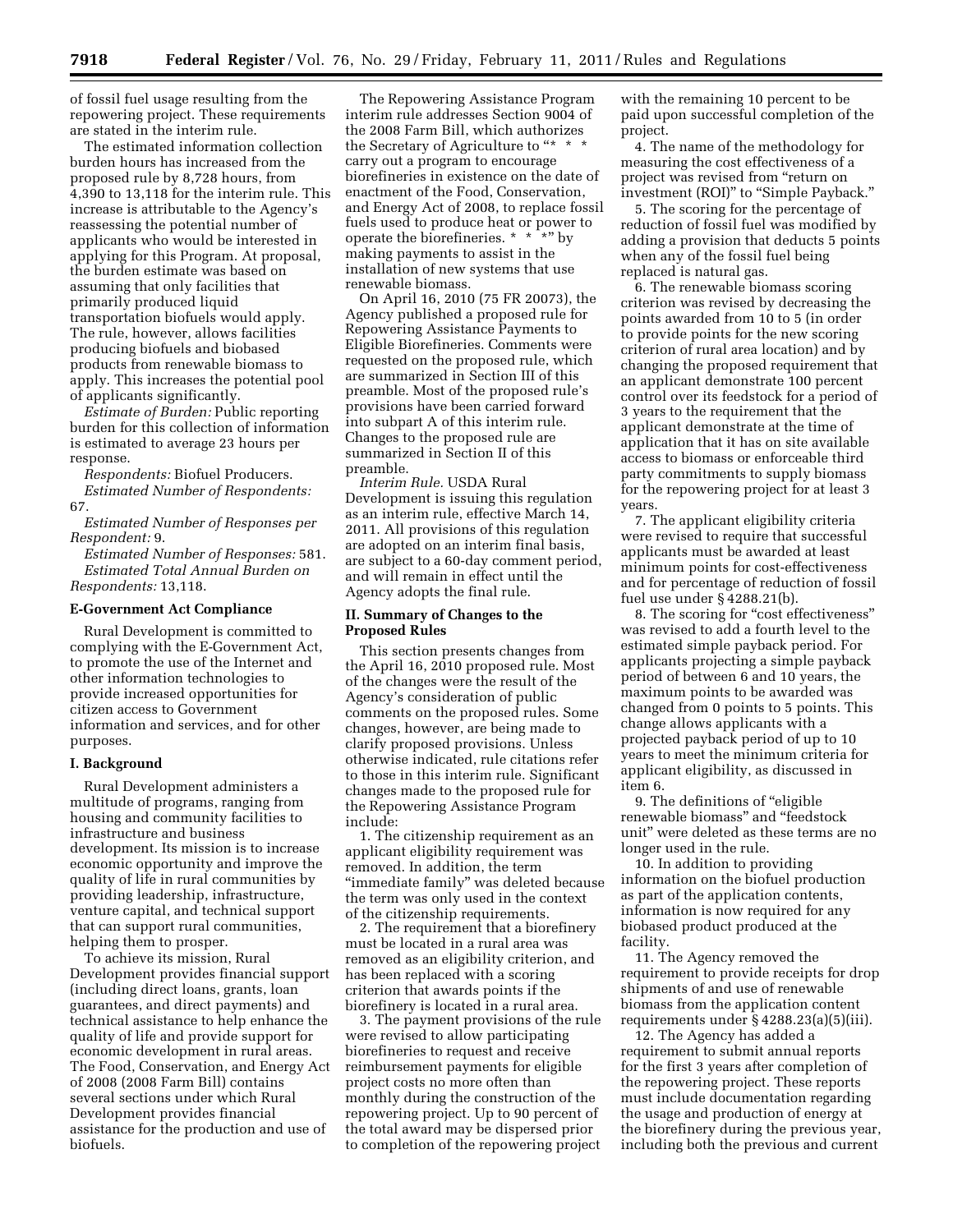fossil fuel load and the renewable biomass energy production.

13. The Agency has added a provision giving it the right to disqualify payments made to a biorefinery if, upon completion of the repowering project, the biorefinery fails to reduce its fossil fuel consumption, produce energy from renewal biomass, or otherwise operate as described in its Agency approved application.

14. A new section (§ 4288.26) was added such that an entity that submitted an application for payment to the Agency under this program prior to the effective date of this rule will have their payments made and serviced in accordance with the provisions specified in this subpart.

#### **III. Summary of Comments and Responses**

The proposed rule was published in the **Federal Register** on April 16, 2010 (75 FR 20073), with a 60-day comment period that ended June 15, 2010. Comments were received from 8 commenters yielding 30 individual comments, which have been grouped into similar categories. Commenters included biorefinery owner/operators, Rural Development personnel, trade associations, and individuals. As a result of some of the comments, the Agency made changes in the rule. The Agency sincerely appreciates the time and effort of all commenters. Responses to the comments on the proposed rule are discussed below.

#### *Eligibility Requirements*

*Comment:* One commenter suggests the proposed eligibility requirements remain open to ethanol biorefineries to be able to use any process stream that would be capable of generating a renewable biogas to replace fossil fuel related energy usage. The commenter states that process streams typically considered for biogas generation are the whole stillage, thin stillage, or syrup streams and that these streams contain renewable biomass at various solids concentrations that could be used in biogas generation technologies.

*Response:* Ethanol biorefineries are eligible under the Repowering Assistance program. The byproducts from the production of ethanol, whole stillage, thin stillage, or syrup streams are eligible biomass which can be used to replace fossil fuels.

#### *Scoring Criteria*

*Comment:* One commenter states that the scoring criteria are good. The commenter further states that the criteria promote projects that have a major repowering impact on the facility,

give preference to technologies that can have an immediate/near-term impact, and credit companies that have a firm handle on the biomass supply aspect.

*Response:* The scoring criteria have remained substantially the same since the inception of this program. The Agency agrees with the commenter that they have worked well. However, based on experience with the first round of applications, the Agency believes that improvements can be made.

The revised scoring criteria are not substantially different from those in the Notice of Funding Availability (2010 NOFA) published in the **Federal Register** on May 6, 2010. The scoring criteria have been revised to better effect the program's purpose, and to encourage the use of biomass to replace fossil fuels.

For cost effectiveness, a fourth level was added to the scoring for the estimated simple payback period. For applicants projecting a simple payback period of between 6 and 10 years, the maximum points to be awarded was changed from 0 points to 5 points and for applicants projecting a simple payback period of 10 years or more, no points would be awarded. This change allows applicants with a projected payback period of up to 10 years to be awarded points and, thus, meet the minimum criteria for applicant eligibility.

In addition, a provision was added to the percentage of reduction of fossil fuel use scoring criterion to deduct 5 points when any of the fossil fuel being replaced is natural gas. As discussed below, this provision was added to in recognition of the greater emission reductions to be achieved under this program when renewable biomass is used to replace coal compared to natural gas.

Lastly, a new scoring criterion was added that awards 5 points to biorefineries located in a rural area. This scoring criterion replaces the proposed rule's eligibility criterion that the biorefinery be located in a rural area in order to be eligible for the program.

#### *Payment Rate and Terms*

*Comment:* One commenter states that most qualifying projects will likely exceed the \$10 million threshold. Based on the anticipated amount of fossil fuel replaced by such projects, it appears the maximum award level will never be reached under the current payout system proposed. The commenter recommends increasing the initial payment amount received and/or increasing the amount per fossil fuel MMBTU replaced so that the maximum award level may be reached. The

commenter provided an example where 50 percent or \$2.5 million of the maximum award of the proposed rule's \$5 million cap could be included in the first payment with payments of \$1.00 per MMBTU replaced. The commenter states that under this payment structure the intended maximum award level should be achieved within 3 years after operation. To further ensure the award level is reached, an allowance can be made to extend the payment term for longer than 3 years or until the award level is reached. The commenter also proposes payments be extended 3 years or otherwise determined from the beginning date of biogas production not the award date as there could be a significant amount of time before production begins due to project permitting and construction.

The commenter further states that, at current payment levels and economic parameters, there seems to be no incentive for larger repowering projects at ethanol biorefineries. Repowering projects will be downsized from their potential size to make the economics favorable when considering the present payment structure of only 3 years of payments and the proposed rule's \$5 million maximum award that appears will never be realized for some projects. The commenter recommends higher award amounts be considered to allow the economic analysis for larger projects be favorable enough to encourage even more reduction in fossil fuel usage. The commenter also requests that any potential changes in payment structure that further encourages completion projects be retroactive. This will help fulfill the intent of the program and payment structure to reach the current maximum award levels of 50 percent of the project up to the proposed rule's \$5 million maximum award.

*Response:* The purpose of the Repowering Program is to incentivize the switch to renewable biomass fuels, not to be the major source of project funding. There is a relatively small amount of money available in this program given the capital cost of the projects. The Agency wanted to maximize the number of award recipients while still providing a meaningful financial incentive. While the proposed rule's \$5 million cap would have achieved this objective, the Agency has determined that it is better for the Repowering Program to determine the cap each year because the funding available for the program could change in the future. Therefore, the Agency will announce in a **Federal Register** notice the maximum award for the Repowering Program each year.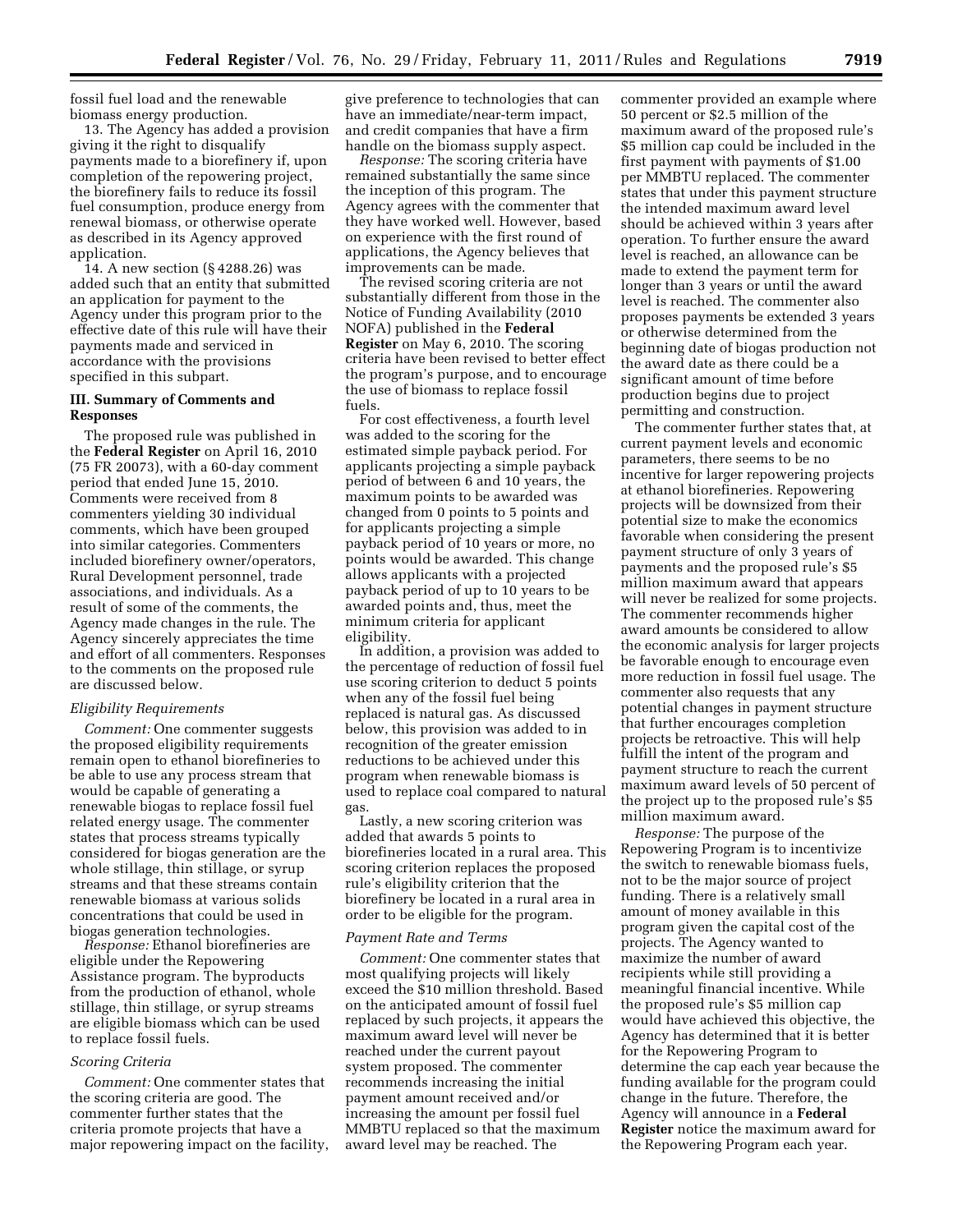The Agency has revised the payment structure to provide reimbursement payments for eligible project costs during the construction phase of the repowering project. Payments will be made no more often than monthly and participating biorefineries must submit a request for payment with proper documentation of the incurred costs to be considered for payment. The Agency has determined that this payment structure will better enable biorefineries to obtain financing for repowering projects.

The commenter's reference to a \$10 million threshold is incorrect. There is no cap on the cost of projects eligible for the Repowering Program. The cap will apply to the amount awarded to individual applicants.

*Comment:* Another commenter states that the \$0.50/MMBTU production payment with 20 percent project cost share after completion of the project does not share enough financial burden/ risk in today's economy and bank financing scarcity. The commenter states that project financing, not technology, is the show stopper on building capital intensive repowering projects and that a more appropriate approach might be a simple, low interest Federal loan to finance the project with 50 percent loan forgiveness after a demonstration of system performance. The commenter states that, under such an approach, the owner will be motivated to operate the repowering equipment to achieve a return on the investment and make payments on the loan balance.

*Response:* The Agency acknowledges the burden on the applicant seeking credit to fund projects, and has revised the payment method. However, the Repowering Assistance rule implements the terms of Title IX of the Food, Conservation and Energy Act of 2008 (Pub. L. 110–246) which provides for payments to biorefineries based upon the extent of the replacement of fossil fuels with renewable biomass and the cost effectiveness of the renewable biomass system. The statute does not provide for a loan program. As noted above, the purpose of the Repowering Program is to incentivize the switch to renewable biomass fuels, not to be the major source of project funding.

#### *Payment Amount Alignment*

*Comment:* One commenter states that, based on the current estimated fossil fuel reduction and the capital costs likely needed for such reduction, the payment amount should be increased in order to reach the incentive levels defined as the maximum award level in the proposed program. The commenter

states that the potential for up to 100 percent fossil fuel reduction exists at many ethanol biorefineries, but to achieve that level or very high levels of reduction the amount of capital needed in relation to the amount of the current incentives would unlikely provide the necessary payback or return on investment needed to move the larger projects forward at this time. The commenter states that a thorough economic analysis would need to be completed to determine the necessary incentive level to achieve the necessary return on investment to complete the larger project scenarios.

*Response:* The purpose of the Repowering Program is to incentivize the switch to renewable biomass fuels, not to be the major source of project funding. There is a relatively small amount of money available in this program given the capital cost of the projects. The Agency wanted to maximize the number of award recipients while still providing a meaningful financial incentive. As noted in a previous response, because funding for the Repowering Program could change in the future, the Agency has determined that it is better to determine the cap each year and will announce the cap in an annual **Federal Register** notice. Therefore, the Agency has revised the rule accordingly. In addition, the Agency revised the payment method to address commenters' concerns about biofineries having to fully fund a project. Payments will now be made during the construction phase of a project.

#### *Citizenship Requirements*

*Comment:* One commenter states that funding should be carefully restricted to promote domestic owners efforts to reduce fossil fuel use. The commenter states that domestic derived energy needs to have domestic owners to deepen the roots of domestic energy security and promote the movement (and pride) by domestic companies to take ownership of the movement to reduce greenhouse gas (GHG) emissions.

One commenter states that USDA's citizenship requirements are hurting rural America. The commenter believes the policy is delaying the Administration's ability to reach its economic goals for rural America and energy independence goals for the country. The citizenship status of the applicant should not be an eligibility requirement of a facility as it has no effect on the program goal of encouraging the development of commercial scale biorefineries that produce advanced biofuels. The commenter states that the rural

economic development potential resulting from the local construction and operation of a biorefinery is substantial and these facilities use local feedstocks and employ U.S. workers. Therefore, the ability for a biorefinery to provide substantial local economic development opportunities is directly related to the location of the facility, not the citizenship of the owner.

The commenter further states that biorefineries need government grants, loans and loan guarantees to attract investors who understand green investment and that investors who understand a green investment framework are often foreign, where the clean technology investment framework is readily understood. The commenter states that, in the age of a global economy, this citizenship requirement is impractical and ineffective and it inhibits the purpose of the program to incentivize private equity investment in the sector.

The commenter also states that, as a regulatory matter, a 51 percent determination of domestic investors is untenable. An investor's domicile often cannot be discerned as foreign or domestic. A successful, ready to scale biochemical company is usually funded by a number of sources, both foreign and domestic, often made up of venture funds with investment from around the world, funds of funds, and independent investors alike. To discern whether or not the fund that owns a fund, that is invested in a particular portfolio company has 51 percent U.S. ownership, is not only impractical, it is impossible. The commenter states that, as green technology companies struggle to find funding from U.S. and foreign investors alike, the U.S. government clings to an outmoded policy that limits the substantial investment incentives of grants, loans and loan guarantees that will bring the U.S. green economy to scale.

Another commenter supports the position of the previous commenter and adds that the U.S. clean tech sector will need \$10 trillion of capital in the next ten years if we expect to reach climate change goals. The commenter states that this sector struggles to shift from research and development to large-scale deployment in an uncertain economic and regulatory environment. Private equity investors readily recognize the investment risk of bringing these technologies across the commercialization gap. Many U.S. private equity investors are simply unwilling to take on the burden of helping green tech companies to cross into full-scale commercialization without the same regulatory certainty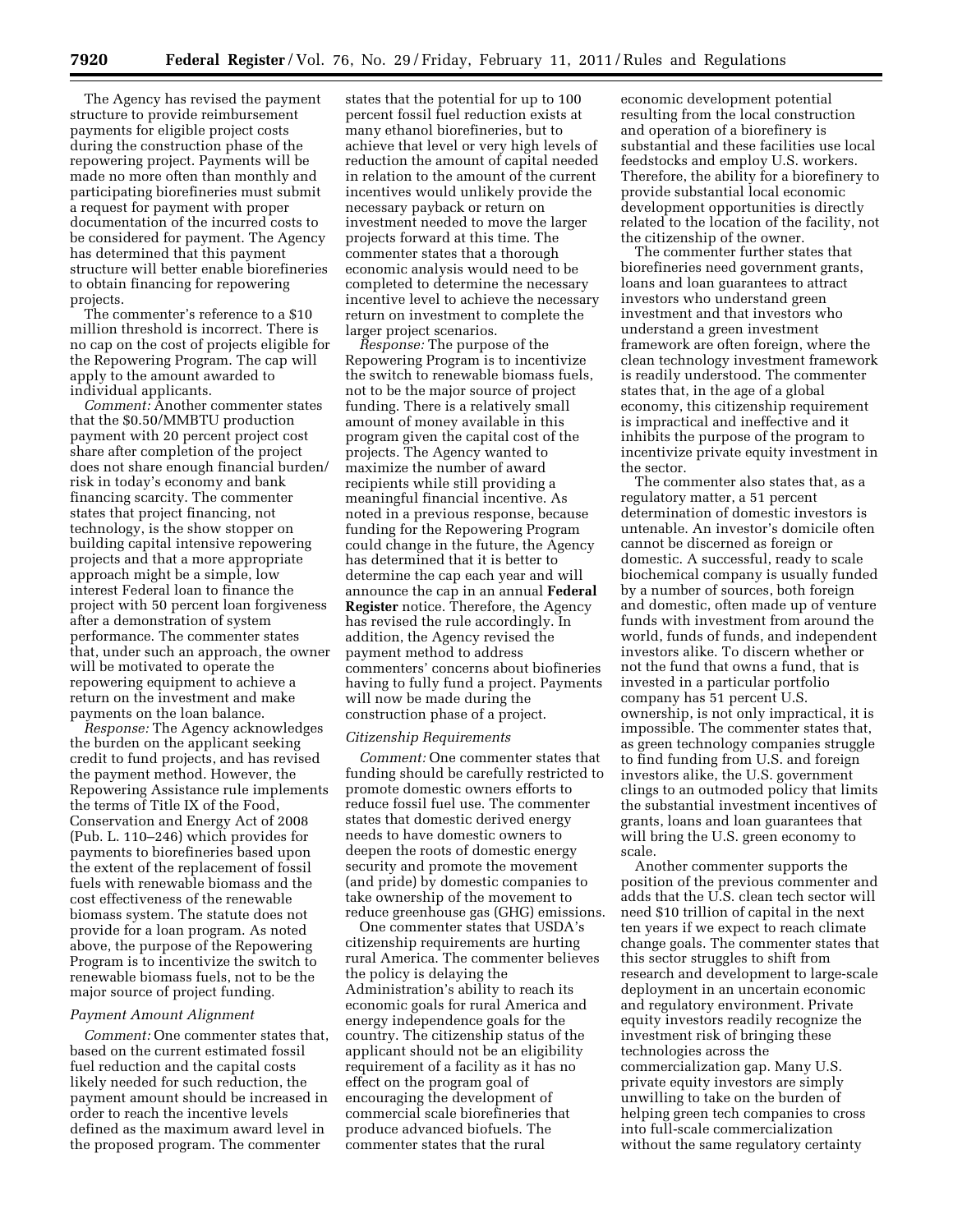that exists today in China and Europe. The commenter also added that U.S. equity investment incentives, already limited in scope by government programs, are cut down further by a 10 percent reduction in the capital costs of new technology deployed on foreign soil (*i.e.,* the Middle East, China, Malaysia). In addition, as technology deployment costs are lower overseas, foreign governments have gone far and beyond U.S. government commitments to clean technology. The China Development Bank has allocated \$11.7 billion for solar production alone over the next ten years with regulatory certainty in place for the next ten years. These are the competitive realities of the clean tech sector on a global scale.

One commenter states that the proposed ''citizenship requirement'' discriminates in favor of some U.S. companies and workers while disadvantaging other U.S. companies and workers. Under the proposed test of at least 50 percent domestic ownership, numerous U.S.-incorporated companies would be excluded from participation. As currently drafted, significant USDA partners would be excluded. Such companies employ tens of thousands of American workers in research, production and manufacturing facilities throughout the United States.

The commenter states that restricting certain U.S.-incorporated companies and their American workers from access to the program undermines U.S. goals of job creation and undermines the effectiveness of the program in its goal of encouraging the use of renewable biomass as a replacement fuel source for fossil fuels. The important goals laid out by President Obama in his May 5th Presidential Directive—to increase America's energy independence and spur rural economic development while encouraging production of the next generation of biofuels—are unlikely to be achieved without allowing U.S. subsidiaries, some of the most innovative and successful companies in the world, to fully participate.

The commenter states that U.S. subsidiaries can make important contributions to the USDA and their participation would be of significant benefit to the Rural Business-Cooperative Service and to the United States. The Department of Energy's Advanced Research Project Agency-Energy (ARPA–E) recognized the benefits of such participation when it lifted similar eligibility requirements in December 2009. ARPA–E now fully permits entities incorporated in the United States to apply for funding, regardless of whether they are ultimately foreign-owned or U.S.-

owned. The commenter urges similar equal treatment by the Department and equal access for U.S. subsidiaries to the Repowering Assistance Payments to Eligible Biorefineries program.

The commenter also states that the proposed ''citizenship requirement'' calls into question the U.S. commitment to a nondiscriminatory environment for foreign investment, and invites similar protectionist retribution from other countries. Setting aside any questions the restrictions raise under U.S. international agreements, they are also inconsistent with the longstanding and explicit U.S. policy to encourage foreign investment in the United States and accord nondiscriminatory treatment. The commenter further states that the proposed rule invites discrimination against U.S. companies abroad, which is exactly what President Obama and the other G20 Leaders have pledged to avoid through their commitment to ''promote global trade and investment and reject protectionism.''

*Response:* The Agency has reconsidered the citizenship requirement and has decided to eliminate this requirement from the rule. The Agency agrees that the beneficial impacts of the program will be at the local level regardless of ownership.

#### *Rural Area Limitation*

*Comment:* One commenter requests that USDA expand the boundaries that define the location population to define a city as a populous of over 500,000 to 1,000,000 persons versus 50,000 persons. The commenter explains that they are not qualified to apply for any USDA funding programs (grants or loans) because their facility is located in an area that encompasses the City of Erie (population about 102,036) and its outlining areas, even though they have low population. The commenter's facility has the versatility to run on various feedstocks from non-vegetable oils to animal fats to agricultural feedstocks such as soy. It is also located on Lake Erie where it has access to shipping, two interconnected railroads (CSX and Norfolk Southern), I–90 and I– 79. Thus, it can easily bring in feedstock and ship out finished biodiesel. If they could be deemed located in an applicable area then they could apply for USDA funding and build on relationships with local/domestic farm institutions.

Two commenters caution against defining ''Rural Area'' with too much restriction, potentially disqualifying ideal sites for biorefineries that would, in fact, meet the program goals and increase economic opportunity in rural

communities, but may be located in areas that do not fit the program definition. The commenters explain that, for a biorefinery, the cost of feedstock can typically represent 80 percent of the total cost of finished product. As a general rule, a majority of the feedstock will inherently come from the rural community, and be produced/ collected/harvested by a local labor force. Similarly construction and operation workforces will be predominantly local. The rural economic development potential resulting from a biorefinery is substantial. One advantage of advanced biofuels is that they can be produced all over the country utilizing multiple feedstocks. Projects should not be evaluated negatively on one of the advanced biofuels industry's greatest assets, flexibility. Offering eligibility to facilities in non-rural communities is critical to the success of the program goals and the advanced biofuels industry. Restricting the location of these facilities is not necessary to maintain the spirit of enhancing rural development and the geographic diversity of advanced biofuels production. More flexibility of site selection, not less, should be installed in these programs.

The commenters further state that having a consistent, cost competitive regional supply of feedstock is key to the success of any project. Non-rural plants that use agricultural feedstocks will most certainly rely on the surrounding rural communities to produce, harvest, store, and handle feedstock needs. With feedstock cost representing the largest operational cost of a biorefinery, this in turn means that most of what the plant spends goes to the rural community in paying for that feedstock. This should demonstrate that the biorefinery does not need to be in a rural area to fulfill program goals. Excluding plants that are not in rural areas denies the supporting rural community significant opportunity.

Another commenter disagrees with the rural area proposal because the Repowering Assistance section in the Farm Bill does not restrict applicants to only those in rural areas. ''Repowering Assistance'', by its terms, applies to any biorefinery, regardless of location. Further, this proposed restriction would narrow the pool of eligible applicants beyond Congressional intent. In so doing, the rural restriction will reduce the overall effectiveness of the program. The commenter states that when Congress authorized the Repowering Assistance program and established the eligibility requirements, it did not limit the Repowering Assistance program to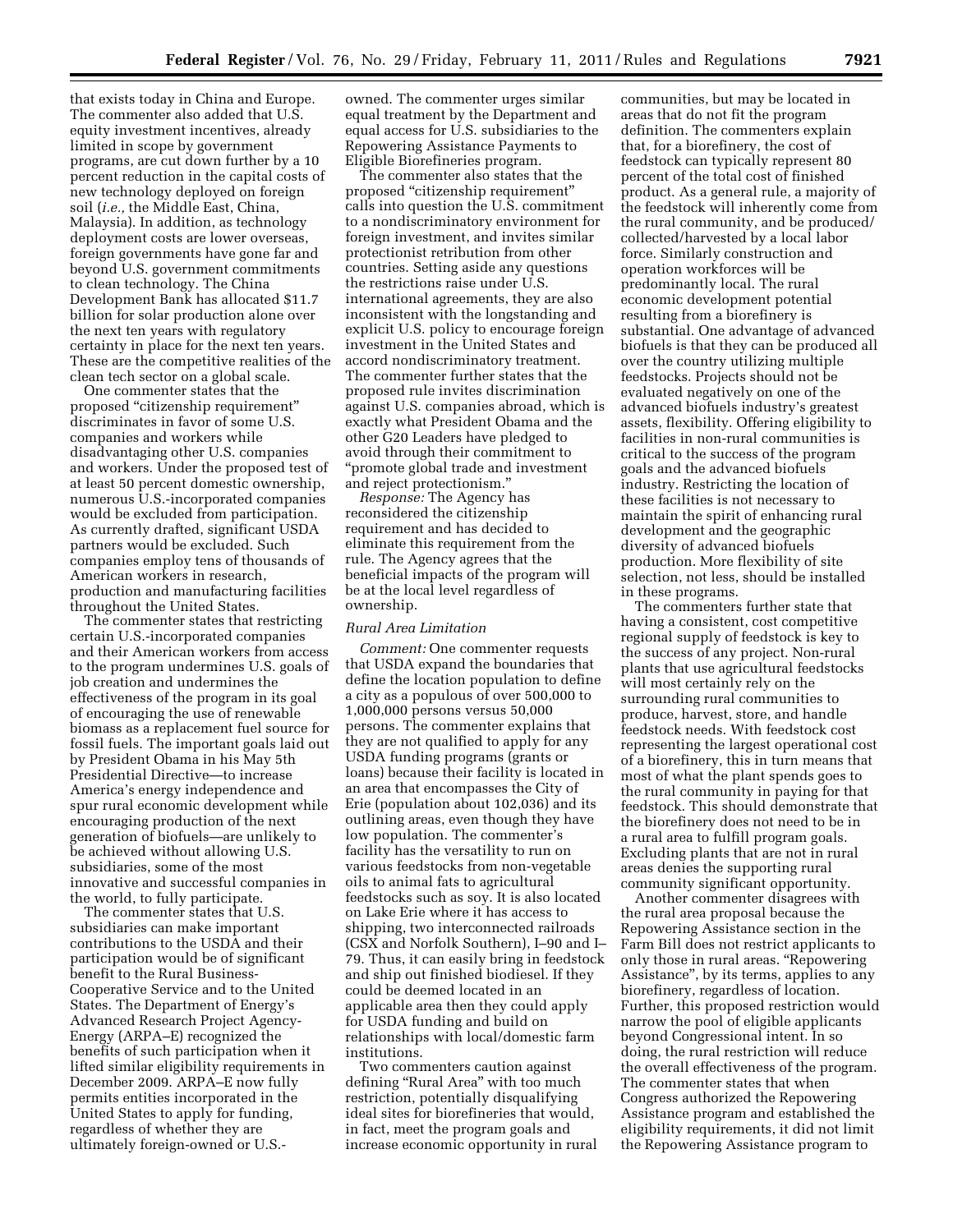only biorefineries located in rural areas. This rural restriction is not supported in either the Manager's Report or the legislation. The authorizing legislation very clearly states eligibility includes "any biorefinery that meets the requirements of this section.'' The statute's sole discussion of "eligibility" is the following:

Eligibility—To be eligible to receive a payment under this section, a biorefinery shall demonstrate to the Secretary that the renewable biomass system of the biorefinery is feasible based on an independent feasibility study that takes into account the economic, technical and environmental aspects of the system.

The commenter states that an example of a similarly clear Congressional rural restriction may be found under Section 9007, the Rural Energy for America Program (REAP). The eligible recipients for REAP are "agricultural producers and rural small businesses.'' The second part, "rural small businesses," clearly limits eligible businesses to only those in rural areas. As REAP shows, Congress knows how to include a rural restriction when it wants to do so.

Notably, the mission for the USDA Rural Business-Cooperative Service can be served without a rural restriction, and without conflicting with public policy goals. When facilities in nonrural areas use biomass—whether as a feedstock to produce final products or as fuel—they increase demand for materials produced mostly in rural areas. When public investments build a larger bioeconomy, rural residents benefit from increased rural income from biomass sales and wages. Prohibiting participation by non-rural biorefineries would have the effect of reducing benefits to rural citizens.

The commenter states that by restricting the pool of eligible applicants, the proposal violates the plain language of the statutory authorization, and elevates agency interest over clear Federal policy goals.

*Response:* The Agency has reconsidered the proposed rural area requirement. The beneficial impacts of the program will generally be in rural areas even if the biorefinery is located in an area that does not meet the proposed rural area definition, because biomass production is expected to occur largely in rural areas and, thus, rural economies will benefit from the increased use of biomass. The Agency is, therefore, removing the proposed rural area requirement from the rule as an eligibility criterion. However, as has been stated previously, the biorefinery must be located in a rural area in order

to receive 5 points under the revised scoring criteria.

### *Timeframe for Control of Feedstock*

*Comment:* Two commenters oppose the scoring criteria that reward maximum points to applicants who demonstrate control of the repowering project feedstock for at least 3 years. One of the commenters states that at an ethanol biorefinery this demonstration is impractical and unnecessary. Typical feedstock contracts at many ethanol biorefineries do not extend out to this duration of time. The repowering feedstock is readily available after the production of ethanol and so many ethanol biorefineries are already controlling feedstocks as necessary according to existing market and plant operating conditions. The commenter recommends removal of this scoring criteria as it discriminates unfairly against those who do not need to control feedstock 3 years out and already have a repowering feedstock available in their current process.

The other commenter states that many firms operate biomass facilities without long-term contracts for their biomass supply. This is a strategic business decision and does not necessarily determine success or failure. Biomass plants often procure materials on a mixed basis, sometimes by long-term contract and other times by simply procuring on the spot market or on short-term contract. For example, a firm may purchase wood from the spot market while also having contracts for biomass from private forests and/or for residues from wood products manufacturers. The term for the contracts can vary and the supply of biomass for a plant will change over time in response to market conditions.

The commenter states that it is possible that USDA included these points as a way of assuring a longerterm supply of biomass. Private investors often require a demonstration of the availability of 3–10 times the annual biomass requirement within a reasonable shipping distance as a part of their due diligence. The commenter recommends that, since sufficiency of supply, rather than control of the supply, is the crucial question, USDA should require as a threshold criterion that applicants demonstrate an adequate supply of biomass for the plant. Doing so will address the real issue (feedstock supply) without limiting the refinery's flexibility in managing their fuel supply.

*Response:* While many of the repowering applications proposed to use feedstock produced from their own process, such as stillage or syrup, many others proposed to purchase biomass.

Control and availability of biomass are crucial to a project's viability. The rule does not make the control of biomass mandatory, rather a scoring element. The Agency revised the scoring criteria to include on site availability of renewable biomass or enforceable third party commitments to supply renewable biomass, similar to the Fiscal Year 2010 NOFA.

#### *Closed System Use of Own Waste Streams*

*Comment:* One commenter recommends developing a scoring criterion that would give preference to biorefineries that have closed systems or that can use their own waste or process streams in the repowering project. Preference should be given to these types of projects that utilize an already available biomass feedstock on-site. By using the available biomass feedstock in existing process streams, the carbon intensity associated with operations is further minimized by not having to include the carbon emissions associated with the processing and transportation of biomass feedstock from off-site sources as well as the amount attributed to the current transportation of the waste or process streams constituents off-site.

Another commenter noted that the meaning of the term "closed system" in this request for comment is not clear. Thus, the commenter recommends not including a scoring criterion for "closed" systems'' without clearly defining the term.

*Response:* Title IX of the Food, Conservation and Energy Act of 2008 (Pub. L. 110–246) provides for payments to biorefineries based upon the extent of the replacement of fossil fuels with renewable biomass and the cost effectiveness of the renewable biomass system. The statute contains no other criterion for awarding payments. The Agency believes it has effectively implemented the intent of the statute in the current rule.

#### *Type of Fossil Fuel Displaced Payment*

*Comment:* One commenter agrees with the concept of scoring an application higher for replacing certain types of fossil fuels that are the higher GHG emitting fuels. The commenter also states, however, that unless there are additional incentives for those fuels or the cost of those fuels significantly changes, it is likely the economic analysis will tend to favor replacement of natural gas based fossil fuel usage.

*Response:* The statute does not make the distinction among fossil fuels that the commenter proposes and does not specifically address emissions. While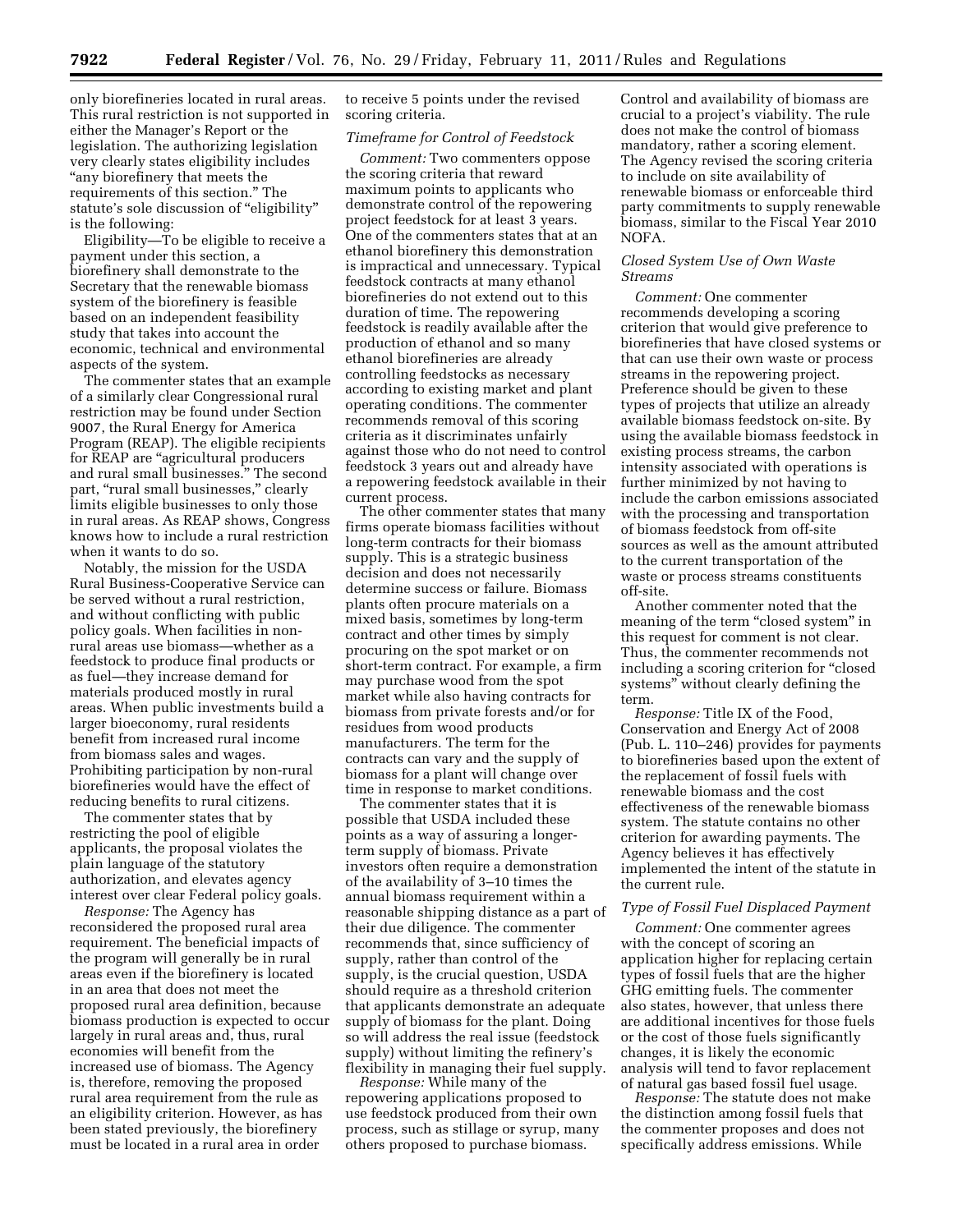the majority of facilities that have applied to date use natural gas, emissions from coal are more significant than from natural gas. The Agency recognizes that reductions of greenhouse gas emissions and hazardous air pollutant emissions will be greater under this program when coal is replaced than when natural gas is replaced. Therefore, in recognition of this, the Agency has revised the costeffectiveness scoring criterion to include a provision that deducts 5 points when any portion of the fossil fuel being replaced is natural gas.

#### *Purpose and Scope—§ 4288.1*

*Comment:* Two commenters state that the rules as proposed exclude future advanced biofuels and biobased products facilities which hold great promise in achieving the program goal of incentivizing the replacement of fossil fuels by including the requirement that the incentives can only be awarded to biorefineries in existence on June 18, 2008. The commenters recommend that USDA use a broad definition of ''in existence'' when evaluating the eligibility of a biorefinery based on the requirement that the facility must be in existence on June 18, 2008 to be eligible for the program so that the maximum number of facilities qualify.

The commenters state that, while there are significant benefits to incentivizing biopower at biorefineries in existence on June 18, 2008, there are equal if not greater benefits to opening eligibility to new, more efficient technologies as well. Allowing this incentive to only be available to facilities in existence before June 2008 gives an advantage to existing technologies and biorefineries over new technologies and facilities, thereby threatening to stifle innovation in commercialization of biotechnologies such as advanced biofuels, biobased products, and renewable specialty chemicals that will be produced collectively at modern biorefineries. Incentivizing conventional technologies over advanced technologies in this manner will have significant effects on other programs such as renewable and low carbon fuel standards by giving these technologies an incentive to improve their lifecycle GHG emission reductions while not providing the same incentives to advanced technologies to do the same.

The second commenter adds that biorefineries that use energy efficient and cost effective business models, like producing multiple bioproducts at one facility, should not be disadvantaged.

*Response:* The statute only authorizes biorefineries in existence as of the date

the Food, Conservation, and Energy Act of 2008 was passed (June 18, 2008) as eligible for participation in the program. This is not a matter within the discretion of the Agency.

#### *Definitions—§ 4288.2*

*Comment:* One commenter requests that USDA clarify that projects that retrofit biorefineries in existence prior to June 18, 2008 with additional equipment are eligible for this program provided the heat and power are centrally produced.

*Response:* The Agency's understands this comment to inquire whether retrofits made prior to the inception of the program are eligible for payments. Section 4288.12 specifically provides that project costs incurred prior to submitting an application to the Repowering Assistance Program are ineligible.

#### *Applicant Eligibility—§ 4288.10*

*Comment:* One commenter states that, while the Department is right to take steps to avoid the program disproportionately benefitting one company, many companies or entities own more than one plant. USDA's proposed ''one company, one plant'' rule might prevent conversion of more energy systems, thereby limiting program success, if funds would otherwise go unused as a result. The commenter suggests that, to avoid this potential unintended consequence, companies with more than one plant should be allowed up to two applications. Once a firm's highest scoring submission wins an award, the lower scoring of the two proposals would be set aside for a second round pool. The second round pool would only be considered if sufficient funds remain available from the first round. If sufficient funding is available, these second round submissions would be ranked according to point scores and selected until available funding is awarded. This approach will allow the Department to accomplish more in the event a smaller number of firms demonstrate interest in repowering and the program. By limiting the awards to two, USDA will largely preserve its goal of avoiding unfair benefits to one firm, while allowing potentially more use of program funds in some circumstances.

*Response:* The Agency's intent is to maximize the number of projects funded by limited resources, \$35 million. The Agency wants to ensure that small- to medium-sized companies have an opportunity to compete for payments. Limiting applicants to one application achieves this objective.

*Comment:* One commenter would like USDA to clarify that energy integration synergies from co-locating a cellulosic ethanol plant with an existing starchbased plant will qualify for this program in the final rulemaking. The commenter states that certain technologies for production of cellulosic biofuels, will have substantial excess steam energy available for co-located users. When a cellulosic ethanol facility is co-located with an existing corn ethanol plant, it has the opportunity to reduce the natural gas requirement for the corn plant and allow it to qualify for this program.

Another commenter also asked for a similar clarification, pointing out that co-location is another way companies intend to participate in improving the economic viability and environmental sustainability of biofuel production facilities.

*Response:* An existing ethanol facility would be eligible for Repowering Assistance payments, and co-locating a project would not be a problem as long as the scope of the project would be limited to the existing ethanol facility. That portion of the project which served the cellulosic plant would be ineligible unless that cellulosic plant was in existence as of the date of passage of the Farm Bill (June 18, 2008).

#### *Payment Info—§ 4288.13*

#### Paragraph (a)

*Comment:* One commenter expressed concern with the realistic opportunity for a biorefinery to qualify due to all of the stipulations outlined in the program while making the changes in an economically feasible manner. The commenter states that the majority (80 percent) of the payment in this program is made after the project is in place and producing energy so the money to install these systems must be fronted by the biorefinery in hopes of recouping the costs in the future. There are very few funding sources in today's economic environment that will take the risk of installing a fairly new and unproven system at an existing biorefinery with the plan of collecting the funds once the system is producing energy. The commenter states that the other issue is that the return on investment must happen very quickly (<4 years), yet the costs of implementing many of the systems and acquiring the feedstocks heavily outweighs the current costs of the rural fossil fuel derived utilities to the facility. The commenter states that they have a strong desire to offset fossil fuel derived utility usage but it must make good economic sense in order to allow the biorefinery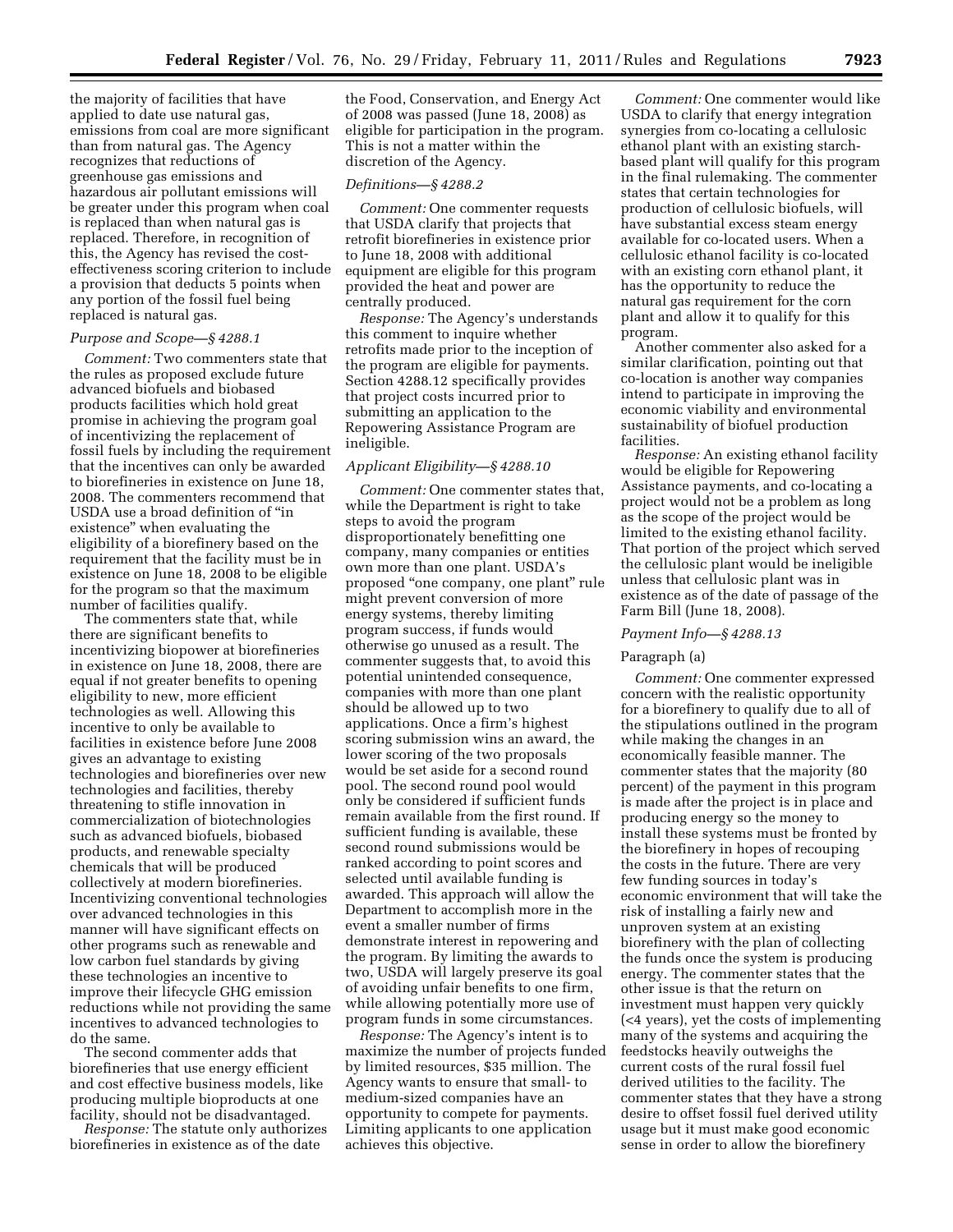to thrive during already extremely difficult market and economic conditions.

*Response:* The Agency acknowledges the burden on the applicant and has changed the payment method to provide an expedited incentive intended to lower barriers for applicants seeking to use the program to repower facilities. The program seeks to encourage and incentivize sustainable, long term biomass projects.

#### *Application Review and Scoring— § 4288.21*

#### Cost-Effectiveness—Paragraph (b)(1)

*Comment:* One commenter states that USDA proposes the cost-effectiveness metric to implement the legislative requirement for cost effectiveness. The commenter states that while USDA refers to it as ROI, it actually appears to be a formula commonly understood as "simple payback" to represent the time necessary to pay off the investment through savings or other measurable benefits. The commenter states that ''return on investment'' is widely understood to represent a different calculation (*see* below) that measures in terms of percent or rate, not years, and believes that USDA's proposed measure should be referred to as the "payback period" or "simple payback."

 $ROI = (gain from investment - cost of$  $investment)$  – cost of investment

The commenter further states that, regardless of its name, USDA's proposed approach to implementing this requirement has drawbacks, primarily by boosting the eligibility of projects that need the least funding. The commenter questions whether, if the payback is under 3 years, the incentive is really necessary, or perhaps if only a smaller incentive is needed to lower the payback to levels warranting investment. Increasing the incentive based on lower payback period may also increase the numbers of ''free riders'' who do not need an incentive to invest in the plant but can get a grant anyway.

The commenter further explains that payback and return on investment performance measures are appropriate for a private investor, but can easily lead a public agency astray from implementing the clear goals of the legislation. The measure employed for cost-effectiveness should focus on the effectiveness in accomplishing the legislative intent and goals, rather than short-term profitability. When a public agency cost-shares projects, such as under Repowering Assistance, the decision should be based on measures related to the public policy, not to profit

maximization (which is the concern of the private partner).

Payback analysis outcomes will often skew from policy outcomes due to the very factors which make the policy necessary in the first place, such as the failure of energy project evaluation to include the costs of carbon pollution. Payback can also differ between candidate submissions based on factors such as differences in local economics, fuel costs or plant layouts. For example, some facilities may require more costly modifications to adapt to biomass power given their existing plant layout or access to fuel yards. Or, different biomass energy technologies may result in longer payback periods yet higher carbon pollution reductions. A payback focus might diminish the chances at funding for projects that are costeffective at reaching the public policy goals.

The commenter proposes that the criteria for cost-effectiveness be based not on the private sector's measure of payback but, instead, on a measure related to the public policy goals. In this case the primary policy goal is carbon reduction; therefore, the appropriate criterion is the cost per ton of fossil  $CO<sub>2</sub>$ emissions displaced. By using this measure the USDA would more effectively address cost-effectiveness as required in the legislation through using the policy goal itself.

*Response:* The ROI methodology used was intentionally selected because of its simplicity; it is a simple return on investment calculation, also known as simple payback. The Agency agrees with the commenter that the methodology is more commonly known as Simple Payback and has changed its name in the rule from ROI to Simple Payback.

Title IX of the Food, Conservation, and Energy Act of 2008 sets forth specific criteria to determine the amount of payments. The criteria include: (1) The quantity of fossil fuels replaced by biomass, (2) the percentage reduction in fossil fuel, and (3) the cost and cost effectiveness of the biomass system.

The rule has been written to implement the statute. The cost effectiveness of the biomass system is not only a statutorily mandated criterion, but one which is essential for a project to provide a realistic cost competitive alternative to fossil fuels, such as natural gas and coal. The operation of a biorefinery is, ultimately, a business, and must achieve cost effectiveness to be viable over the long term.

#### *Application Review and Scoring— § 4288.21*

Percentage of Reduction of Fossil Fuel Use—Paragraph (b)(2)

*Comment:* One commenter believes this is a very appropriate criterion that the Agency should use with the strong weighting factor proposed, because the goal of reducing carbon pollution is central to the purpose for Section 9004. The legislation states, in Section (b)(2), that the Agency should consider ''the percentage reduction in fossil fuel used by the biorefinery that will result from the installation of the renewable biomass system.'' The commenter recommends that the scoring on this point should be calculated as proportional to the percent of fossil fuel displacement. So, for example, displacement of 100 percent of the fossil fuels results in 35 points. All lower point scores should be proportional to the percentage fossil fuel reduction—for example, 80 percent of the total 35 points is 28 points. This linear scale rewards more fossil fuel displacement. There should be a minimum floor of at least 50 percent displacement. This scoring plan, however, does not account for the most efficient resource use, which will be the most environmentally beneficial utilization strategy. Combined heat and power has approximately twice the efficiency of standalone uses of either heat or power. The commenter proposes that the Agency recognize the value of this approach by awarding under this category 10 points for projects employing combined heat and power technologies, or otherwise demonstrating at least 50 percent efficiency. The 10 points would be in addition to the criteria of ''percent displaced fossil fuels,'' which maximum can simply be reduced by 10 (from 35 to 25), maintaining the category's point totals. The following table shows how points vary by the percent of fossil fuels displaced for the proposed rule, a proportional level based on a 35 point maximum and a proportional level based on a 25 point maximum.

Proposed Point Scoring Proportionate Points According to Fossil Fuel Displacement:

| (a) $100\%$ (b) $35$ (c) $35$ (d) $25$ . |  |  |                              |  |
|------------------------------------------|--|--|------------------------------|--|
| (a) 80%                                  |  |  | (b) $25$ (c) $28$ (d) $20$ . |  |
| (a) $60\%$                               |  |  | (b) $15$ (c) $21$ (d) $15$ . |  |

- (a) 40% (b) 5 ...... (c) 14 .... (d) 10.
	- (a) = Percent Displaced Fossil Fuels.
	- (b) = Points Proposed by USDA.
- (c) = Proportional displacement points with 35 point maximum.
- (d) = Proportional displacement points with 25 point maximum.

The commenter further recommends that there should be bonus points scored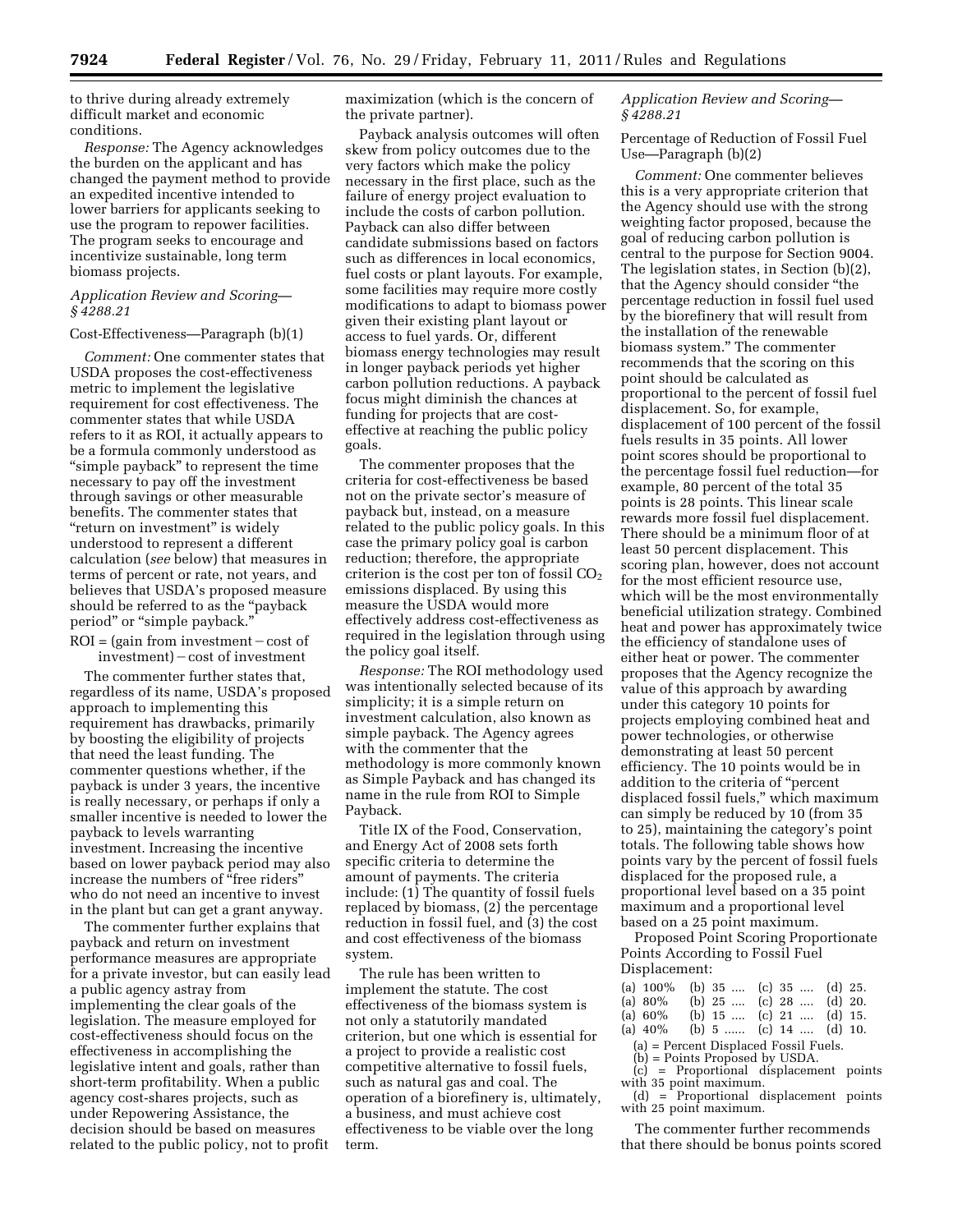for plants that exceed 100 percent displacement, but only from combined heat and power systems. This can happen if biorefineries become net power, and/or heat, exporters. In most cases, they would displace fossil fuels used for other purposes by customers beyond the host plant. This approach would more fully utilize the plant investment, reducing unit costs and potentially increasing project feasibility. The commenter recommends, for simplicity, using a single threshold for exported power and recommends an extra 10 points for power and/or heat exports above 10 percent of plant demand.

The commenter states that USDA should implement a single methodology to estimate the level of  $CO<sub>2</sub>$  reductions under the various submissions. Otherwise, a wide range of approaches may be used by applicants, making fair comparison and submission processing very difficult. The commenter recommends that this would be the point to implement the approach using emissions factors for different fossil fuels, as described in Section IV, ''Request for Comments,'' item 10, of the proposed rule. By using emission factors established by the Energy Information Administration or the U.S. EPA for fossil and biomass fuels, the applicants and USDA can use standard and uniform emissions factors and formulae for estimating carbon pollution reductions.

*Response:* The intent of this program is to assist eligible biorefineries to use renewable biomass and move away from fossil fuels including, but not limited to: Propane, coal, oil, and natural gas. Most sources of electric generation are derived from fossil fuel, and the program takes that into account in evaluating the content of electric power consumed by an applicant.

Because the intent of the program is to encourage and reward the greatest displacement of fossil fuels with biomass, scoring is not proportional. The Act restricts the eligible project costs to repowering the facility. The program does not prevent an applicant from becoming a net power producer, it merely prevents the public from providing payments for that purpose. Based on applicant experience to date, more definition in scoring criteria has not been needed as a selection factor in the program.

#### *Application Review and Scoring— § 4288.21*

Renewable Biomass Factors—Paragraph (b)(3)

*Comment:* One commenter has concerns regarding the scoring criteria for ''renewable biomass factors.'' The ''renewable biomass factors'' seem to be better described as ''biomass supply arrangements.'' The proposed ''factors'' do not address whether or not the material is "renewable." The commenter proposes, as an alternative scoring approach for ''renewable biomass factors,'' added points based on certain factors which reflect the greatest carbon pollution reduction benefits, and best environmental outcomes. The commenter states that the best proposals will maximize the realistic potential for a carbon-neutral, or carbon-negative, project. The goal for these criteria should be to maximize program success by rewarding the submissions with well-grounded and feasible plans for maximum sustainability. Points awarded based on viable practices and plans will allow the USDA to reward submissions that are most likely to accomplish program goals. The commenter suggests the following:

10 points: Project uses crops planted for energy use (such as perennial grasses or fast-growing trees) that are replanted after harvest with procurement plans that demonstrate harvest is accomplished in a sustainable manner. The project uses segregated and uncontaminated residues from the biorefinery process, such as stillage.

*Response:* The commenter points out that the criteria scored in the Renewable Biomass Factors section of the rule are the ''biomass supply arrangements.'' The commenter advocates changing the criteria to award points based on the greatest carbon pollution reduction benefits and best environmental outcomes. The Agency believes that the criteria as written are essential to select sustainable projects which demonstrate access to an adequate supply of renewable biomass. The Repowering Assistance Program is designed to reduce carbon emission by the replacement of fossil fuel with renewable biomass. Title IX of the Food, Conservation and Energy Act of 2008 does not make the distinctions among fossil fuels that the commenter proposes. Environmental criteria are not part of the scoring elements. Mitigation of adverse environmental impacts is mandatory. Environmental requirements for the Repowering Assistance Program can be found in the rule and the National Environmental Policy Act.

#### *Application Review and Scoring— § 4288.21*

Liquid Transportation Fuels—Paragraph  $(b)(5)$ 

*Comment:* Two commenters disagree with the Agency's proposal to score projects on the basis of whether the biorefinery primarily produces liquid transportation fuels.

These two commenters caution the Agency against implementing a sole-use requirement for biorefinery eligibility. The future biorefinery will likely develop much like the typical oil refinery of today. In other words, one feedstock will be utilized to produce several products at one facility. In a biorefinery's case, renewable biomass would be the feedstock and multiple biofuels, biobased products, and specialty renewable chemicals could be produced at the same plant or industrial facility. The commenters believe that the Agency should encourage the concept of industrial ecology and collocation of diverse product manufacturing units.

*Response:* The Repowering Program is statutorily required to provide payments for biorefineries in existence as of the passage of the Farm Bill (June 18, 2008). The program was designed to work with facilities that primarily produce transportation fuels based on the direction given in the manager's report. Still, there is nothing in the rule that prohibits applicants from applying for payments if they do not produce transportation fuels. Future biorefineries are not the focus of the Repowering Assistance Program, they are addressed by research programs and fall into the province of the Biorefinery Assistance Program or possibly the Rural Energy for America Program.

#### *General—Benefits of the Program*

*Comment:* One commenter states that the program has the potential to provide a significant number of operational, environmental, and economic benefits that would improve existing biorefinery operations, reduce the amount of emissions and carbon intensity associated with fossil fuel energy use, and promote the sustainability of rural communities by providing economic benefits, while decreasing the country's dependence on fossil fuel based energy. The commenter also states, however, that the amount of capital needed to realize these benefits fully is prohibitive in an economic analysis. The Section 9004 program can provide the assistance needed to help projects come to fruition by making the economic analysis become more favorable with the proper financial incentives.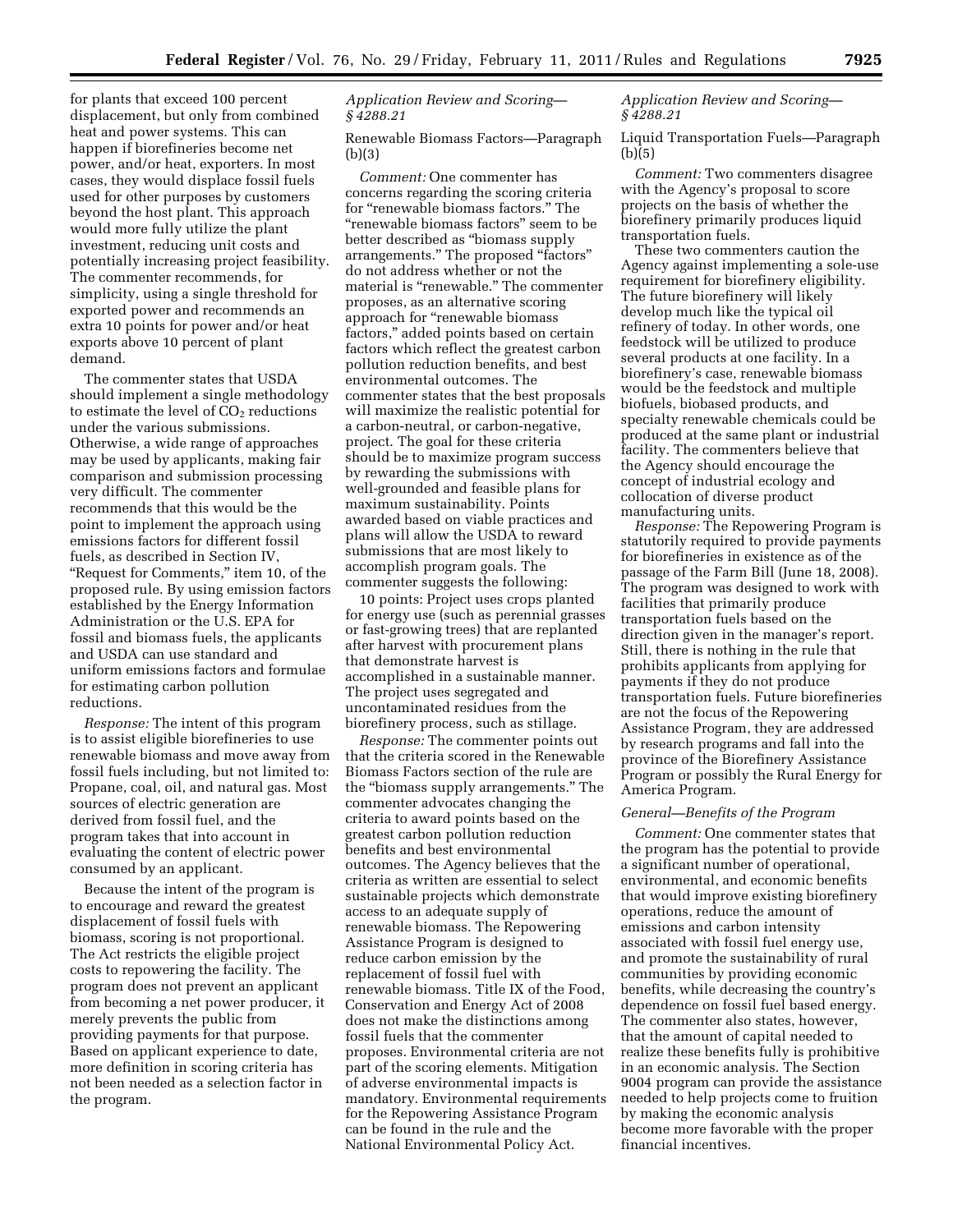The commenter explains that repowering with the renewable biomass associated with existing process streams at ethanol facilities will improve operations by increasing plant efficiencies and production capabilities. Many ethanol biorefineries already have available the necessary process streams to integrate into the technologies that would generate biogas. After ethanol is produced and separated there remains whole and thin stillage streams with various solids concentrations that could be utilized in anaerobic digestion processes to generate biogas. The biogas could then be used to generate electricity or burned in a boiler for process heat. The commenter states that there is enough biomass in the stillage process streams after ethanol production to generate enough renewable biogas to offset up to 100 percent of all the fossil fuel usage needed for process heat and electricity generation at ethanol biorefineries. Incorporating biogas generation will help plants improve energy efficiencies by not having to use energy to concentrate up the stillage stream solids content through evaporation or other processes that are done currently. Biogas generation will improve operations by removing any of the undesirable constituents in the portion of recycled process water or thin stillage typically sent back through the ethanol production process. Decreasing the amount of undesirable constituents will create the potential for higher ethanol production capabilities or improvement in ethanol yields.

The commenter also explains that the program has the potential to significantly decrease emissions and the carbon intensity associated with ethanol production to make it substantially lower than the carbon intensity of conventional gasoline. A significant portion of the carbon intensity at ethanol plants are those associated with the greenhouse gases generated from fossil fuel energy usage to create process heat and electricity. If facilities are repowered with existing renewable biomass feedstock sources that are already available in the process streams, the carbon intensity will be greatly reduced by lowering fossil fuels consumed making it an even more valuable low carbon fuel. By using the available biomass feedstock in existing process streams the carbon intensity is further minimized by not having to include the carbon emissions associated with the processing and transportation of biomass feedstock from offsite sources as well as the amount attributed to the current transportation of the waste or process streams constituents

off-site. Potentially it could create a distinct advantage on the world markets by lowering the carbon intensity of home grown ethanol below that of the current Brazilian sugar based ethanol carbon intensity values. In the U.S. there are approximately 190 ethanol biorefineries and a majority of these facilities could incorporate renewable fuel generation technologies if the economics were favorable to do so. This program, if structured properly to make it economical, could help the U.S. ethanol industry become even more environmentally friendly than it already is by reducing significant amounts of fossil fuel usage and carbon intensity.

The commenter also states that the program has the potential to provide a significant number of economic benefits and opportunities to the existing biorefineries and the rural communities typically around them. This program could support potentially large capital projects that provide and support numerous jobs associated with the equipment, construction, and continuing operation of the improved facilities. The economic benefit could have a far reaching impact beyond the rural area to providing additional economic stimulus to the country. Another economic benefit is the protection it provides to future costs associated with fossil fuel derived energy due to fluctuations in the market or to national or State legislation on low carbon fuel standards, carbon taxes, or cap and trade programs. Incorporation of these types of repowering projects into existing biorefineries helps promote economic sustainability of the facility operation as it will allow for more operational flexibility by having more options for different fuel sources and by-product pathways to respond to market conditions.

*Response:* The Agency thanks the commenter for their comments. A significant share of the applications submitted under the Repowering Assistance Program have utilized just such strategy and many of the applicants that may have chosen other resource streams will undoubtedly make use of low carbon fuel standards as an increased value stream.

#### *General—Sustainable Fuels*

*Comment:* One commenter states that the Congressional intent for the program was to displace fossil fuels in a manner that reduces carbon emissions at biorefineries. The USDA should take steps to ensure that taxpayer funding is not used in ways that could increase carbon pollution, or otherwise harm the environment. This approach is good policy and is also important to maintain

public support for this type of program, and biofuels in general. If the public perceives their tax dollars being used to support projects that harm the environment, a public opinion backlash is likely. The Repowering Assistance program can and should result in beneficial use of biomass energy crops and residues from farms and forests for fuel. However, USDA should ensure that the development, removal and use of this biomass is done sustainably, by which we mean preserving soil integrity and avoiding erosion, surface water pollution, sedimentation, soil carbon depletion or other negative environmental and natural resource impacts. Some purchasers of crops residues for bioenergy production, like Show Me Energy in Missouri, already require their suppliers to demonstrate removal of residues is done in a sustainable manner. The fact that these purchasers already require a sustainability demonstration indicates both a desire to minimize environmental harm and the ability to do so. The commenter recommends that, to avoid potential harm, the Repowering Assistance rule require safeguards be put into place to ensure that fuels and practices are environmentally beneficial. The commenter states that, on the energy conversion side, a focus on combined heat and power with appropriate fuels has been found to be the best biomass energy pathway toward net reductions in carbon pollution.

*Response:* The intent of Congress was to replace fossil fuels with biomass. The Agency agrees that this approach is good policy and good for rural America. We also agree that the program should consider the overall impacts on the environment. In fact, we believe that the information that is requested in the application addresses environmental concerns. The program is subject to the National Environmental Policy Act (NEPA) and both the definition of ''biomass'' and the scoring criteria are already designed to safeguard the environment. Thus, we believe that the commenter's concerns have already been addressed in the rule as proposed.

#### **List of Subjects in 7 CFR Part 4288**

Administrative practice and procedure, Energy—advanced biofuel, Renewable biomass, Reporting and recordkeeping.

For the reasons set forth in the preamble, title 7, chapter XLII of the Code of Federal Regulations, is amended by adding a new part 4288 to read as follows: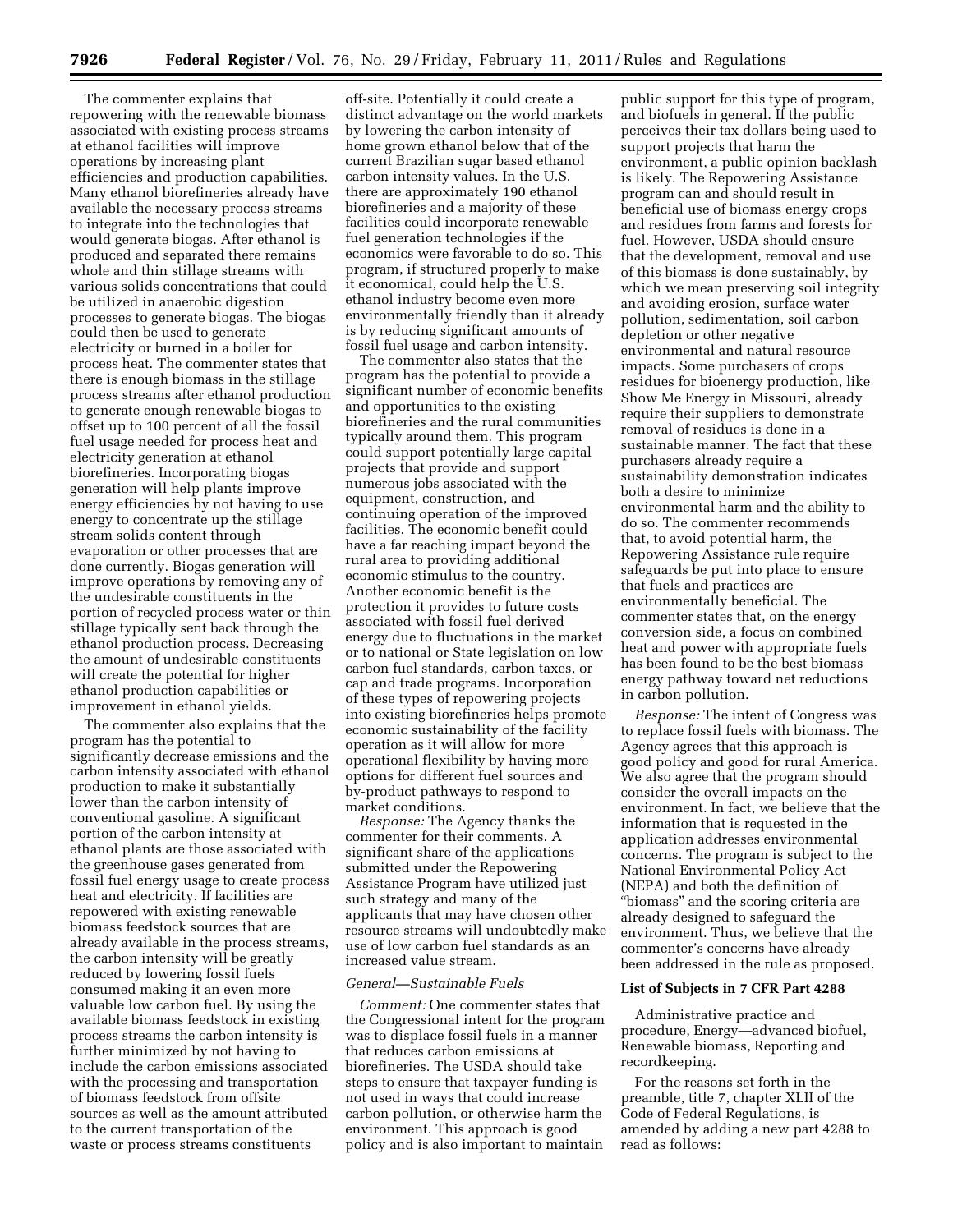#### **PART 4288—PAYMENT PROGRAMS**

#### **Subpart A—Repowering Assistance Payments to Eligible Biorefineries**

- Sec.<br>4288.1 4288.1 Purpose and scope.<br>4288.2 Definitions.
- Definitions.
- 4288.3 Review or appeal rights.<br>4288.4 Compliance with other la
- Compliance with other laws and regulations.
- 4288.5 Oversight, monitoring, and reporting requirements.
- 4288.6 Forms, regulations, and instructions.
- 4288.7 Exception authority.
- 4288.8–4288.9 [Reserved]
- 4288.10 Applicant eligibility. 4288.11 Eligible project costs.
- 4288.12 Ineligible project costs.
- 
- 4288.13 Payment information.
- 4288.14–4288.19 [Reserved]
- 4288.20 Submittal of applications.<br>4288.21 Application review and sc
- 4288.21 Application review and scoring.<br>4288.22 Ranking of applications. Ranking of applications.
- 
- 4288.23 Notifications.
- 4288.24 Program payment provisions. 4288.25 Succession and control of facilities and production.
- 4288.26 Fiscal Year 2009 and Fiscal Year 2010 applications.
- 4288.27–4288.100 [Reserved]

#### **Subpart B—[Reserved]**

**Authority:** 5 U.S.C. 301; 7 U.S.C. 1989.

#### **Subpart A—Repowering Assistance Payments to Eligible Biorefineries**

#### **§ 4288.1 Purpose and scope.**

(a) *Purpose.* The purpose of this program is to provide financial incentives to biorefineries in existence on June 18, 2008, the date of the enactment of the Food, Conservation, and Energy Act of 2008 (the 2008 Farm Bill) (Pub. L. 110–246), to replace the use of fossil fuels used to produce heat or power at their facilities by installing new systems that use renewable biomass, or to produce new energy from renewable biomass.

(b) *Scope.* The Agency may make payments under this program to any biorefinery that meets the requirements of the program up to the limits established for the program. Based on our research and survey of mediumsized project costs, the Agency has determined that the dollar amount identified will provide adequate incentive for biorefineries to apply.

(1) The Agency will determine the amount of payments to be made to a biorefinery taking into consideration the percentage reduction in fossil fuel used by the biorefinery (including the quantity of fossil fuels a renewable biomass system is replacing), and the cost and cost-effectiveness of the renewable biomass system.

(2) The Agency will determine who receives payment under this program based on the percentage reduction in

fossil fuel used by the biorefinery that will result from the installation of the renewable biomass system; the cost and cost-effectiveness of the renewable biomass system; and other scoring criteria identified in § 4288.21. The above criteria will be used to determine priority for awards of 50 percent of total eligible project costs, up to the maximum award applicable for the fiscal year.

#### **§ 4288.2 Definitions.**

The definitions set forth in this section are applicable for all purposes of program administration under this subpart.

*Agency.* The USDA Rural Development, Rural Business-Cooperative Service or its successor organization.

*Application period.* The time period announced by the Agency during which the Agency will accept applications.

*Base energy use.* The amount of documented fossil fuel energy use over an extended operating period.

(1) The extended operating period must be at least 24 months of recorded usage, and requires metered utility records for electric energy, natural gas consumption, fuel oil, coal shipments and propane use, as applicable for providing heat or power for the operation of the biorefinery.

(2) Utility billing, oil and coal shipments must be actual bills, with meter readings, applicable rates and tariffs, costs and usage. Billing must be complete, without gaps and arranged in chronological order. Drop shipments of coal or oil can be substituted for metered readings, provided the biorefinery documents the usage and its relationship to providing heat or power to the biorefinery.

(3) A biorefinery in existence on or before June 18, 2008 with less than 24 months of actual operating data must provide at least 12 months of data supported by engineering and design calculations, and site plans, prepared by the construction engineering firm.

*Biobased products.* Products determined by the Secretary to be commercial or industrial products (other than food or feed) that are:

(1) Composed, in whole or in significant part, of biological products, including renewable domestic agricultural materials and forestry materials; or

(2) Intermediate ingredients or feedstocks.

*Biofuel.* Fuel derived from renewable biomass.

*Biorefinery.* A facility (including equipment and processes) that converts renewable biomass into biofuels and

biobased products, and may produce electricity.

*Eligible biorefinery.* A biorefinery that has been in existence on or before June 18, 2008.

*Energy Information Agency (EIA).* The statistical agency of the Department of Energy and source of official energy statistics from the U.S. Government.

*Feasibility study.* An Agencyacceptable analysis of the economic, environmental, technical, financial, and management capabilities of a proposed project or business in terms of its expected success. A list of items that must be included in a feasibility study is presented in  $\S 4288.20(c)(9)$  of this subpart.

*Financial interest.* Any ownership, creditor, or management interest in the biorefinery.

*Fiscal year.* A 12-month period beginning each October 1 and ending September 30 of the following calendar year.

*Fossil fuel.* Coal, oil, propane, and natural gas.

*Renewable biomass.* 

(1) Materials, pre-commercial thinnings, or invasive species from National Forest System land or public lands (as defined in section 103 of the Federal Land Policy and Management Act of 1976 (43 U.S.C. 1702)) that:

(i) Are byproducts of preventive treatments that are removed to reduce hazardous fuels; to reduce or contain disease or insect infestation; or to restore ecosystem health; and

(ii) Would not otherwise be used for higher value products; and

(iii) Are harvested in accordance with applicable law and land management plans and the requirements for old growth maintenance, restoration, and management direction as per paragraphs  $(e)(2)$ ,  $(e)(3)$ , and  $(e)(4)$ , and large tree retention as per paragraph (f), of section 102 of the Healthy Forests Restoration Act of 2003 (16 U.S.C. 6512); or

(2) Any organic matter that is available on a renewable or recurring basis from non-Federal land or land belonging to an Indian or Indian Tribe that is held in trust by the United States or subject to a restriction against alienation imposed by the United States, including:

(i) Renewable plant material, including feed grains; other agricultural commodities; other plants and trees; and algae; and

(ii) Waste material, including crop residue; other vegetative waste material (including wood waste and wood residues); animal waste and byproducts (including fats, oils, greases, and manure); and food waste and yard waste.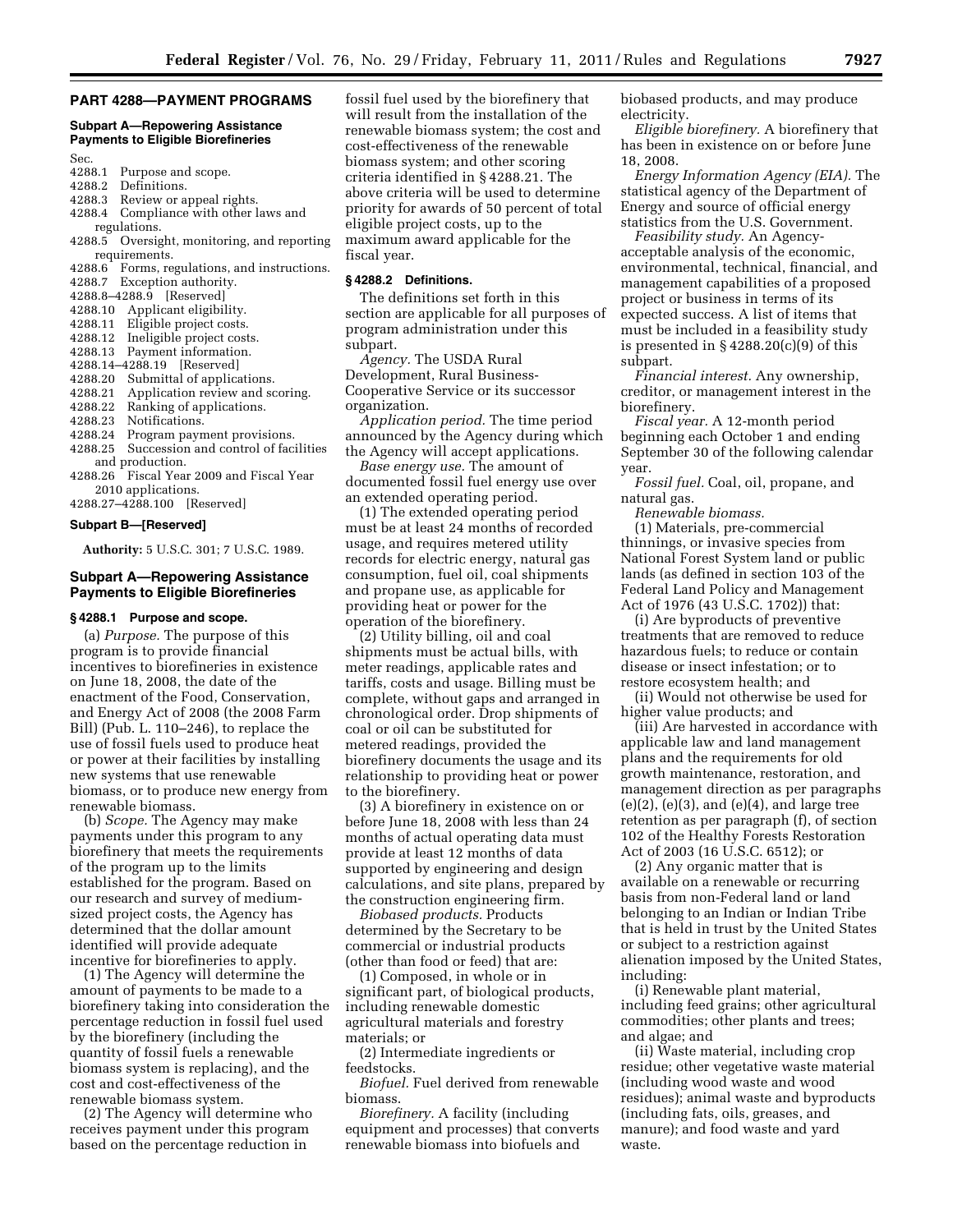*Rural or rural area.* Any area of a State not in a city or town that has a population of more than 50,000 inhabitants, according to the latest decennial census of the United States, or in the urbanized area contiguous and adjacent to a city or town that has a population of more than 50,000 inhabitants, and any area that has been determined to be "rural in character" by the Under Secretary for Rural Development, or as otherwise identified in this definition.

(1) An area that is attached to the urbanized area of a city or town with more than 50,000 inhabitants by a contiguous area of urbanized census blocks that is not more than 2 census blocks wide. Applicants from such an area should work with their Rural Development State Office to request a determination of whether their project is located in a rural area under this provision.

(2) For the purposes of this definition, cities and towns are incorporated population centers with definite boundaries, local self government, and legal powers set forth in a charter granted by the State.

(3) For the Commonwealth of Puerto Rico, the island is considered rural and eligible for Business Programs assistance, except for the San Juan Census Designated Place (CDP) and any other CDP with greater than 50,000 inhabitants. CDPs with greater than 50,000 inhabitants, other than the San Juan CDP, may be determined to be eligible if they are ''not urban in character.''

(4) For the State of Hawaii, all areas within the State are considered rural and eligible for Business Programs assistance, except for the Honolulu CDP within the County of Honolulu.

(5) For the purpose of defining a rural area in the Republic of Palau, the Federated States of Micronesia, and the Republic of the Marshall Islands, the Agency shall determine what constitutes rural and rural area based on available population data.

(6) The determination that an area is ''rural in character'' will be made by the Under Secretary of Rural Development. The process to request a determination under this provision is outlined in paragraph (6)(ii) of this definition.

(i) The determination that an area is ''rural in character'' under this definition will apply to areas that are within:

(A) An urbanized area that has two points on its boundary that are at least 40 miles apart, which is not contiguous or adjacent to a city or town that has a population of greater than 150,000 inhabitants or the urbanized area of such a city or town; or

(B) An urbanized area contiguous and adjacent to a city or town of greater than 50,000 inhabitants that is within onequarter mile of a rural area.

(ii) Units of local government may petition the Under Secretary of Rural Development for a "rural in character" designation by submitting a petition to both the appropriate Rural Development State Director and the Administrator on behalf of the Under Secretary. The petition shall document how the area meets the requirements of paragraph  $(6)(i)(A)$  or  $(6)(i)(B)$  of this definition and discuss why the petitioner believes the area is "rural in character," including, but not limited to, the area's population density, demographics, and topography and how the local economy is tied to a rural economic base. Upon receiving a petition, the Under Secretary will consult with the applicable Governor or leader in a similar position and request comments to be submitted within 5 business days, unless such comments were submitted with the petition. The Under Secretary will release to the public a notice of a petition filed by a unit of local government not later than 30 days after receipt of the petition by way of publication in a local newspaper and posting on the Agency's Web site, and the Under Secretary will make a determination not less than 15 days, but no more than 60 days, after the release of the notice. Upon a negative determination, the Under Secretary will provide to the petitioner an opportunity to appeal a determination to the Under Secretary, and the petitioner will have 10 business days to appeal the determination and provide further information for consideration.

#### **§ 4288.3 Review or appeal rights.**

A person may seek a review of an Agency decision or appeal to the National Appeals Division in accordance with 7 CFR part 11 of this title.

#### **§ 4288.4 Compliance with other laws and regulations.**

Participating biorefineries must comply with other applicable Federal, State, and local laws, including, but not limited to, the Equal Employment Opportunities Act, the Equal Credit Opportunity Act, Title VI of the Civil Rights Act of 1964, 7 CFR Part 1901, subpart E, Section 504 of the Rehabilitation Act of 1973, and the Age Discrimination Act of 1975. Applicants must submit and will be subject to preaward and post award compliance reviews with the terms and conditions set forth in Form RD 400-1, "Equal

Opportunity Agreement'' and Form RD 400–4, ''Assurance Agreement.''

#### **§ 4288.5 Oversight, monitoring, and reporting requirements.**

(a) *Verification.* The Agency reserves the right to verify all payment requests and subsequent payments made under this program, including field visits, as frequently as necessary to ensure the integrity of the program. Documentation provided will be used to verify, reconcile, and enforce the payment terms of Form RD 4288–5, ''Repowering Assistance Program—Agreement,'' along with any potential refunds that the recipient will be required to make should they fail to adequately document their request.

(b) *Records.* (1) For purposes of verifying the eligible project costs supporting payments under this subpart, each biorefinery must maintain in one place such books, documents, papers, receipts, payroll records and bills of sale adequate to identify the purposes for which, and the manner in which funds were expended for eligible project costs. The biorefinery must maintain copies of all documents submitted to the Agency in connection with payments made hereunder. These records must be available at all reasonable times for examination by the Agency and must be held and be available for Agency examination for a period of not less than 3 years from the final payment date.

(2) For the purpose of verifying compliance with the fossil fuel reduction and energy production requirements of this subpart, each biorefinery must make available and provide for the metering of all power and heat producing boilers, containment vessels, generators and any other equipment related to the production of heat or power required to displace fossil fuel loads with renewable biomass. These records must be held in one place and be available at all reasonable times for examination by the Agency. Such records include all books, papers, contracts, scale tickets, settlement sheets, invoices, and any other documents related to the program that are within the control of the biorefinery. These records must be held and made available for Agency examination for a period of not less than 3 years from the date the repowering project becomes operational.

(c) *Reporting.* Upon completion of the repowering project, the biorefinery must submit a report using Form RD 4288–6, ''Repowering Assistance Programs— Reporting Form,'' to the Agency annually for the first 3 years after completion of the project. The reports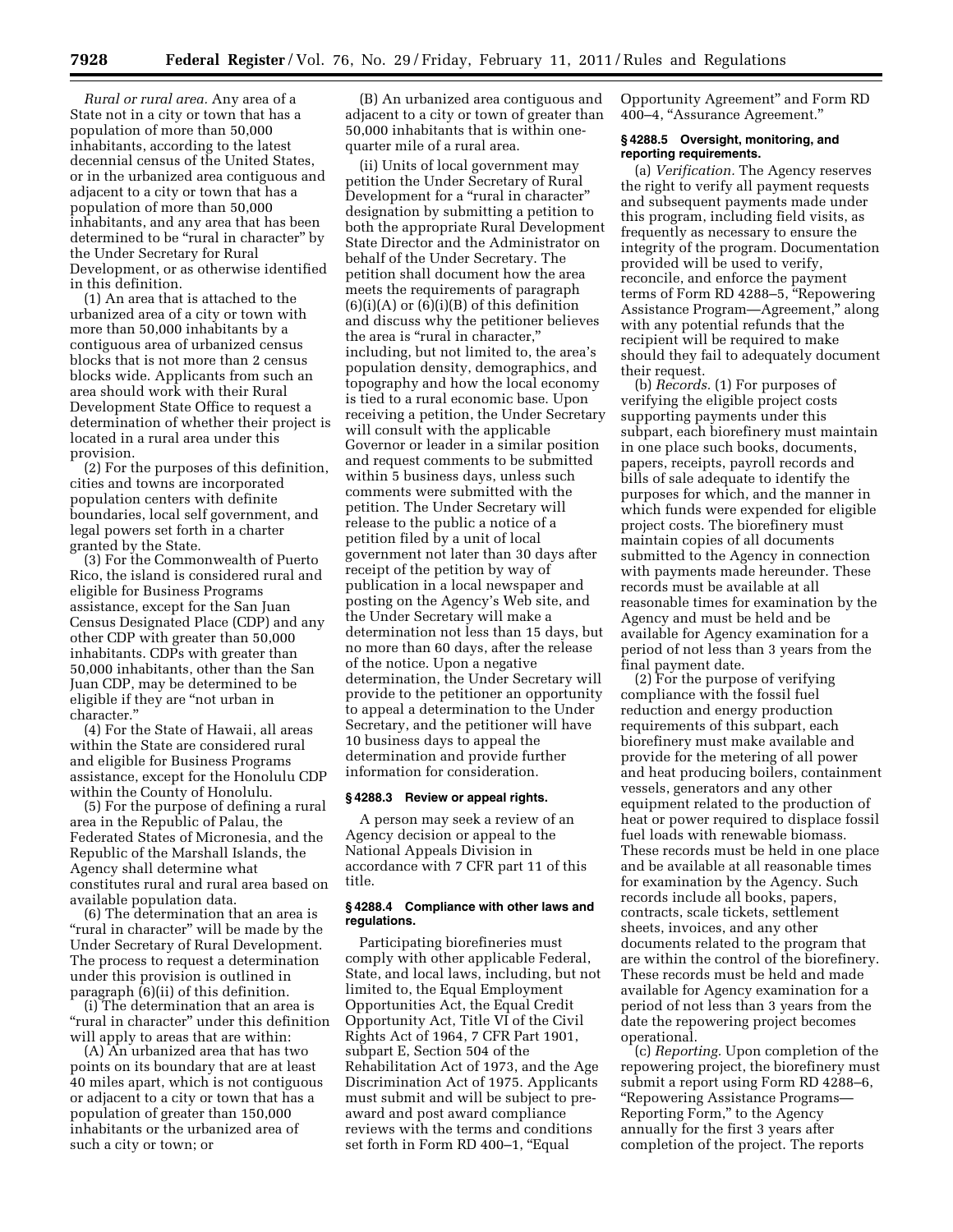are to be submitted as of October 1 of each year. The report must include the items specified in paragraphs (c)(1) and (c)(2) of this section.

(1) Documentation regarding the usage and production of energy at the biorefinery during the previous year, including both the previous and current fossil fuel load and the renewable biomass energy production.

(i) Metered data documenting the production of heat, steam, gas and power must be obtained utilizing an Agency approved measurement device.

(ii) Metered data must be verifiable and subject to independent calibration testing.

(2) Current utility billing data, indentifying metered loads, from the base energy use period.

#### **§ 4288.6 Forms, regulations, and instructions.**

Copies of all forms, regulations, instructions, and other materials related to this program may be obtained from the USDA Rural Development State Office, Renewable Energy Coordinator and the USDA Rural Development Web site at *[http://www.rurdev.usda.gov/](http://www.rurdev.usda.gov/regs/) [regs/.](http://www.rurdev.usda.gov/regs/)* 

#### **§ 4288.7 Exception authority.**

The Administrator of the Agency (''Administrator'') may, with the concurrence of the Secretary of Agriculture, make an exception, on a case-by-case basis, to any requirement or provision of this subpart that is not inconsistent with any authorizing statute or applicable law, if the Administrator determines that application of the requirement or provision would adversely affect the Federal government's interest.

#### **§§ 4288.8–4288.9 [Reserved]**

#### **§ 4288.10 Applicant eligibility.**

(a) *Eligible projects.* To be eligible for this program, the applicant must be an eligible biorefinery utilizing only renewable biomass for replacement fuel, and must meet the requirements specified in paragraphs (a)(1) through (a)(5) of this section.

(1) *Timely complete application submission.* To be eligible for this program, the applicant must submit a complete application within the application period. Projects will be selected based on ranking which is derived from the application of the selection criteria stated in § 4288.21.

(2) *Multiple biorefineries.*  Corporations and entities with more than one biorefinery can submit an application for only one of their biorefineries. However, if a corporation or entity has multiple biorefineries

located at the same location, the entity may submit an application that covers such biorefineries provided the heat and power used in the multiple biorefineries are centrally produced.

(3) *Cost-effectiveness.* The application must be awarded at least minimum points for cost-effectiveness under § 4288.21(b)(1).

(4) *Percentage of reduction of fossil fuel use.* The application must be awarded at least minimum points for percentage of reduction of fossil fuel use under § 4288.21(b)(2).

(5) *Full project financing.* The applicant must demonstrate that it has sufficient funds or has obtained commitments for sufficient funds to complete the repowering project taking into account the amount of the payment request in the application.

(b) *Ineligible projects.* A project is not eligible under this subpart if it is using feedstocks for repowering that are feed grain commodities that received benefits under Title I of the Food, Conservation, and Energy Act of 2008.

#### **§ 4288.11 Eligible project costs.**

Eligible project costs will be only for project related construction costs for repowering improvements associated with the equipment, installation, engineering, design, site plans, associated professional fees, permits and financing fees.

#### **§ 4288.12 Ineligible project costs.**

Any project costs incurred by the applicant prior to application for payment assistance under this program will be ineligible for payment assistance.

#### **§ 4288.13 Payment information.**

(a) *Maximum payment.* For purposes of this program, the maximum payment an applicant may receive will be 50 percent of total eligible project costs up to the applicable fiscal year's maximum award as announced in an annual **Federal Register** notice. There is no minimum payment to an applicant.

(b) *Reimbursement payments.* The Agency shall only make payments based on the biorefinery's expenditures on eligible project costs. Payments shall be determined by multiplying the amount of eligible expenditures stated on the payment request by a percentage obtained by dividing the aggregate payment award by total eligible project costs.

(c) *Timing of payments.* The Applicant may request payments not more frequently than once a month by submitting an original, completed, validly signed Standard Form (SF) 271, ''Outlay Report and Request for

Reimbursement for Construction Programs'' including the supporting documentation identified in § 4288.23, to reimburse the applicant for the Agency's pro rata share of funds expended on eligible project costs. The Agency shall make such payments until 90 percent of the total payment award has been expended. The final 10 percent of the payment award will be paid upon completion of the repowering project and satisfactory evidence has been received by the Agency demonstrating that the biorefinery is operating as described in the Agency approved application.

#### **§§ 4288.14–4288.19 [Reserved]**

#### **§ 4288.20 Submittal of applications.**

(a) *Address to make application.*  Application must be submitted to USDA, Rural Development-Energy Division, Program Branch, Attention: Repowering Assistance Program, 1400 Independence Avenue, SW., Stop 3225, Washington, DC 20250–3225.

(b) *Content and form of submission.*  Applicants must submit a signed original and one copy of an application containing the information specified in this section. The applicant must also furnish the Agency the required documentation identified in Form RD 4288–4, ''Repowering Assistance Program Application," to verify compliance with program provisions before acceptance into the program. Note that applicants are required to have a Dun and Bradstreet Universal Numbering System (DUNS) number (unless the applicant is an individual). The DUNS number is a nine-digit identification number, which uniquely identifies business entities. A DUNS number can be obtained at no cost via a toll-free request line at 1–866–705– 5711, or online at *[http://](http://fedgov.dnb.com/webform) [fedgov.dnb.com/webform.](http://fedgov.dnb.com/webform)* Applicants must submit to the Agency the documents specified in paragraphs (b)(1) through (b)(6) of this section.

(1) *Form RD 4288–4.* Applicants must submit this form and all necessary attachments providing project information on the biorefinery; the facility at which the biorefinery operates, including location and products produced; and the types and quantities of renewable biomass feedstock being proposed to produce heat or power. This form requires the applicant to provide relevant data to allow for technical analysis of their existing facility to demonstrate replacement of fossil fuel by renewable biomass with reasonable costs and maximum efficiencies. The applicant must also submit evidence that the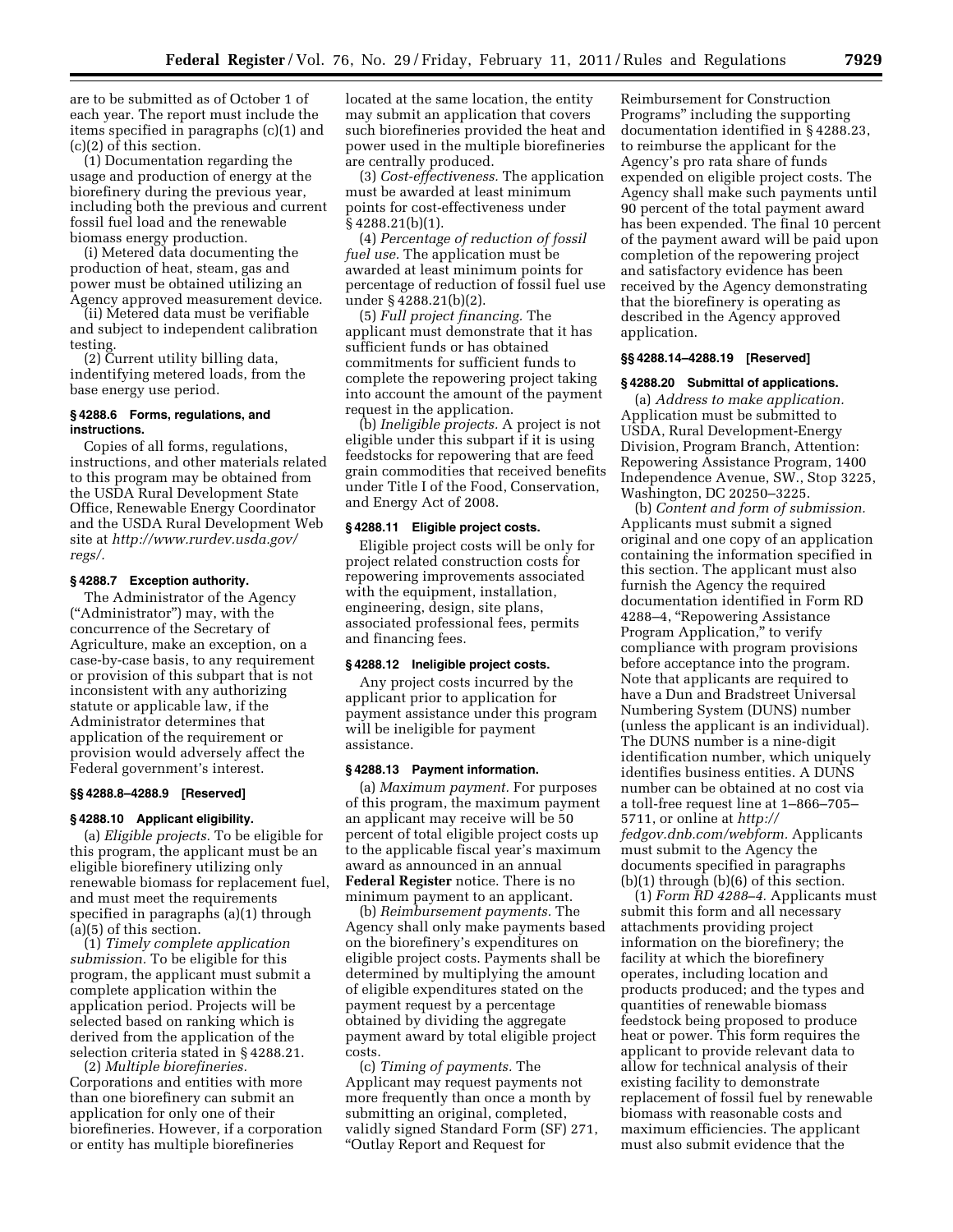biorefinery was in existence on or before June 18, 2008. The applicant is required to certify the information provided.

(2) RD Instruction 1940–Q, Exhibit A– 1, ''Certification for Contracts, Grants and Loans.''

(3) Form RD 400–1.

(4) Form RD 400–4.

(5) Form RD 1940–20, ''Request for Environmental Information'' (first page only). Note, however, that applicants must substitute the narrative outlined in RD Instruction 1940–G, Exhibit H, in place of the narrative attachment specified in the instructions to Form RD 1940–20.

(6) Certifications. The applicant must furnish the Agency all required certifications before acceptance into the program, and furnish access to records required by the Agency to verify compliance with program provisions. The applicant must submit forms or other written documentation certifying to the following:

(i) AD–1047, ''Certification Regarding Debarment, Suspension, and Other Responsibility Matters—Primary Covered Transactions'' or other written documentation.

(ii) AD–1048, ''Certification Regarding Debarment, Suspension, Ineligibility and Voluntary Exclusion—Lower Tier Covered Transactions'' or other written documentation.

(iii) SF–LLL, ''Disclosure of Lobbying Activities.''

(c) *Application package contents.*  Applicants are required to provide relevant data to allow for technical analysis of their existing facilities to demonstrate replacement of fossil fuel by renewable biomass with reasonable costs and maximum efficiencies. Applicants in existence on or before June 18, 2008 with more than 24 months of actual operating data must provide data for the most recent 24-month period. Applicants in existence on or before June 18, 2008 with less than 24 months of actual operating data must provide 12 months of data supported by engineering and design calculations, and site plans, prepared by the construction engineering firm. All applicants must submit the information specified in paragraphs (c)(1) through (c)(9) of this section as part of their application package.

(1) *Contact data.* Contact information for the primary technical contact for the biorefinery.

(2) *Biorefinery data.* Basic information on facility operations over time (hours/ day, days/year).

(3) *Electric use data.* Information on existing electric service to the facility, data on consumption, peak and average demand, and monthly/seasonal use patterns.

(4) *Fuel use data.* Information on natural gas and current fuel use for boilers and heaters, including fuel type, costs, and use patterns.

(5) *Thermal loads.* Information on existing thermal loads, including type (steam, hot water, direct heat), conditions (temperature, pressure) and use patterns.

(6) *Existing equipment.* Information on existing heating and cooling equipment, including type, capacities, efficiencies and emissions.

(7) *Site-specific data.* Information on other site-specific issues, such as expansion plans or neighborhood considerations that might impact the proposed new system design or operation; or environmental impacts.

(8) *Biofuel and biobased product production.* Information on biofuel and biobased product production, including quantity and units of production.

(9) *Feasibility study.* The applicant must submit a feasibility study by an independent qualified consultant, which has no financial interest in the biorefinery, and demonstrates that the renewable biomass system of the biorefinery is feasible, taking into account the economic, technical and environmental aspects of the system. The feasibility study must include the components specified in paragraphs  $(c)(9)(i)$  through  $(c)(9)(x)$  of this section.

(i) An executive summary, including resume of the consultant, and an introduction/project overview (brief general overview of project location, size, *etc.*).

(ii) An economic feasibility determination, including:

(A) Information regarding the project site;

(B) Information on the availability of trained or trainable labor; and

(C) Information on the availability of infrastructure and rail and road service to the site.

(iii) A technical feasibility

determination, including a report that: (A) Describes the repowering project, including:

(*1*) Information on heating and cooling equipment, including type, capacities, efficiencies and emissions;

(*2*) Anticipated impacts of the repowering project on the information requested above relating to electric use data, fuel use data, thermal loads and biofuel and biobased product production; and

(*3*) A project development schedule as more fully described in

§ 4288.21(b)(4)(iv);

(B) Is based upon verifiable data and contains sufficient information and

analysis so that a determination may be made on the technical feasibility of achieving the levels of energy production that are projected in the statements. The report must provide the information in a format that is responsive to the scoring criteria specified in § 4288.21(b)(1) through (5) and applicants should identify in their report the information that corresponds to each of the scoring criteria; and

(C) Identifies and estimates project operation and development costs and specifies the level of accuracy of these estimates and the assumptions on which these estimates have been based.

(iv) A financial feasibility determination that discusses the following:

(A) Repowering project construction funding, including repayment terms and security arrangements. Attach any documents relating to the project financing;

(B) The reliability of the financial projections and assumptions on which the project is based including all sources of project capital, both private and public, such as Federal funds;

(C) Projected balance sheets and costs associated with project operations;

(D) Cash flow projections for 3 years; (E) The adequacy of raw materials and

supplies;

(F) A sensitivity analysis, including feedstock and energy costs, product/coproduct prices;

(G) Risks related to the project; and

(H) The continuity, maintenance and availability of records.

(v) A management feasibility determination.

(vi) Recommendations for

implementation.

(vii) The environmental concerns and issues of the system.

(viii) The availability of feedstock, including discussions of:

(A) Feedstock source management; (B) Estimates of feedstock volumes

and costs;

(C) Collection, pre-treatment, transportation, and storage; and

(D) Impacts on existing manufacturing plants or other facilities that use similar feedstock.

(ix) The feasibility/plans of project to work with producer associations or cooperatives including estimated amount of annual feedstock from those entities.

(x) If woody biomass from National forest system lands or public lands is proposed as the feedstock, documentation must be provided that it cannot be used as a higher value woodbased product.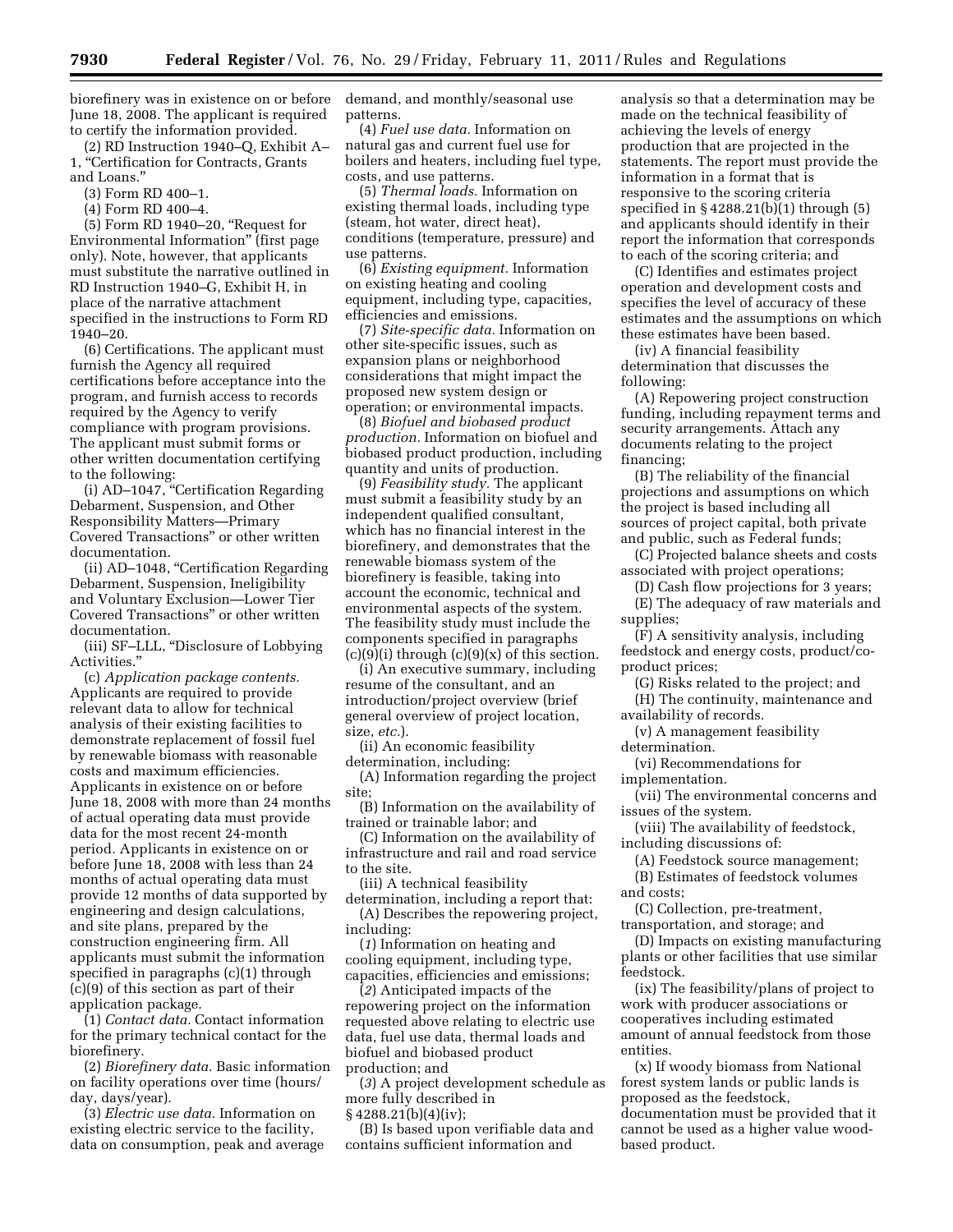#### **§ 4288.21 Application review and scoring.**

The Agency will evaluate projects based on the cost, cost-effectiveness, and capacity of projects to reduce fossil fuels. The cost of the project will be taken into consideration in the context of each project's ability to economically produce energy from renewable biomass to replace its dependence on fossil fuels. Projects with higher costs that are less efficient will not score well. The scoring criteria are designed to evaluate projects on simple payback as well as the percentage of fossil fuel reduction.

(a) *Review.* The Agency will evaluate each application and make a determination as to whether the applicant is eligible, whether the proposed project is eligible, and whether the proposed payment request complies with all applicable statutes and regulations. This evaluation will be conducted by experts in the Agency and other Federal agencies, including the U.S. Department of Energy based on the information provided by the applicant.

(b) *Scoring.* The Agency will score each application in order to prioritize each proposed project. The maximum number of points awardable to any applicant will be 100. The evaluation criteria that the Agency will use to score these projects are specified in paragraphs (b)(1) through (b)(6) of this section.

(1) *Cost-effectiveness.* Costeffectiveness will be scored based on the anticipated simple payback period, or ''simple payback.'' Anticipated simple payback will be demonstrated by calculating documented base energy use costs for the 24-month period prior to submission of the application or at least 12 months of data supported by engineering and design calculations, and site plans, prepared by the construction engineering firm.

(i) The simple payback period is calculated as follows:

- Simple payback =  $C/S$
- Where:
- C = eligible capital expenses of the repowering project

S = savings in annual operating costs.

*Example:* Eligible capital expenses of the repowering project, including handling equipment, biomass boiler, piping improvements and plant modifications, are equal to \$5,300,500. The annual difference in fossil fuel cost versus the cost for renewable biomass is \$990,500. Assume these costs and uses are based on a yearly operating cycle, which may include handling, storage and treatment costs. In this example,  $C =$  $$5,300,500; S = $990,500; simple payback =$ 5.35 years  $(C/S = simple$  payback).

(ii) A maximum of 20 points will be awarded as follows:

(A) If the anticipated simple payback is less than or equal to 4 years, award 20 points.

(B) If the anticipated simple payback is greater than 4 years but less than or equal to 6 years, award 10 points.

(C) If the anticipated simple payback will be greater than 6 years but less than or equal to 10 years, award 5 points.

(D) If the anticipated simple payback will be greater than 10 years, award 0 points.

(2) *Percentage of reduction of fossil fuel use.* The anticipated percent reduction in the use of fossil fuels will be measured using the same evidence provided by the applicant for measuring cost-effectiveness. However, this set of criteria will measure actual fossil fuel use for the 24-month period prior to submission of the application or for at least 12 months of data supported by engineering and design calculations, and site plans, prepared by the construction engineering firm. All fossil fuel use, for thermal loads as well as for electric use, will be evaluated by using information provided by the Energy Information Agency (EIA). The Agency will determine the percentage reduction of fossil fuel use based on and in cooperation with the applicant's submission of electric power provider contracts, power agreements, and utility billings in relation to available information from the EIA. A maximum of 35 points will be awarded as follows:

(i) Applicant demonstrates an anticipated annual reduction in fossil fuel use of 100 percent, award 35 points.

(ii) Applicant demonstrates an anticipated annual reduction in fossil fuel use of at least 80 percent but less than 100 percent, award 25 points.

(iii) Applicant demonstrates an anticipated annual reduction in fossil fuel use of at least 60 percent but less than 80 percent, award 15 points.

(iv) Applicant demonstrates an anticipated annual reduction in fossil fuel use of at least 40 percent but less than 60 percent, award 5 points.

(v) Applicant demonstrates an anticipated annual reduction in fossil fuel use of less than 40 percent, award 0 points.

(vi) If any of the fossil fuel being replaced is natural gas, deduct 5 points.

(3) *Renewable biomass factors.* If an applicant demonstrates at the time of application that it has on site available access to renewable biomass or enforceable third party commitments to supply renewable biomass for the repowering project for at least 3 years, 5 points will be awarded. If an applicant cannot demonstrate this, no points will be awarded.

(4) *Technical review factors.*  Technical reviews will be conducted by a team of experts, including rural energy coordinators and State engineers. The Agency may engage the services of other government agencies or other recognized industry experts in the applicable technology field, at its discretion, to evaluate and rate the application. Each section of the technical review will be scored within a range of possible points available within that section. A maximum of 25 points will be awarded as follows:

(i) *Qualifications of the applicant's project team.* The applicant must describe the qualifications of those individuals who will be essential to successful performance of the proposed project. This will include information regarding professional credentials, relevant experience, and education, and must be supported with documentation of service capabilities, professional credentials, licenses, certifications, and resumes, as applicable. Award 0–5 points.

(ii) *Agreements and permits.* The applicant must describe the agreements and permits necessary for project implementation. An Agency-acceptable schedule for securing the required documents and permits must be provided. Award 0–4 points.

(iii) *Design and engineering.* The applicant must describe the design, engineering, and testing needed for the proposed project. The Design and Engineering documents shall demonstrate that they meet the intended purpose, ensure public safety, and comply with all applicable laws, regulations, agreements, permits, codes, and standards. Award 0–4 points.

(iv) *Project development schedule.*  The applicant must provide a detailed plan for project development including a proposed schedule of activities, a description of each significant task, its beginning and end, and its relationship to the time needed to initiate and carry the project through to successful completion. This description must address the applicant's project development cash flow requirements. Award 0–3 points.

(v) *Equipment procurement.* The applicant must describe the equipment needed, and the availability of the equipment needed, to complete installation and activation of the new system. The description supports that the required equipment is available, and can be procured and delivered within the proposed project development schedule. Award 0–3 points.

(vi) *Equipment installation.* The applicant must provide a satisfactory description of the plan for site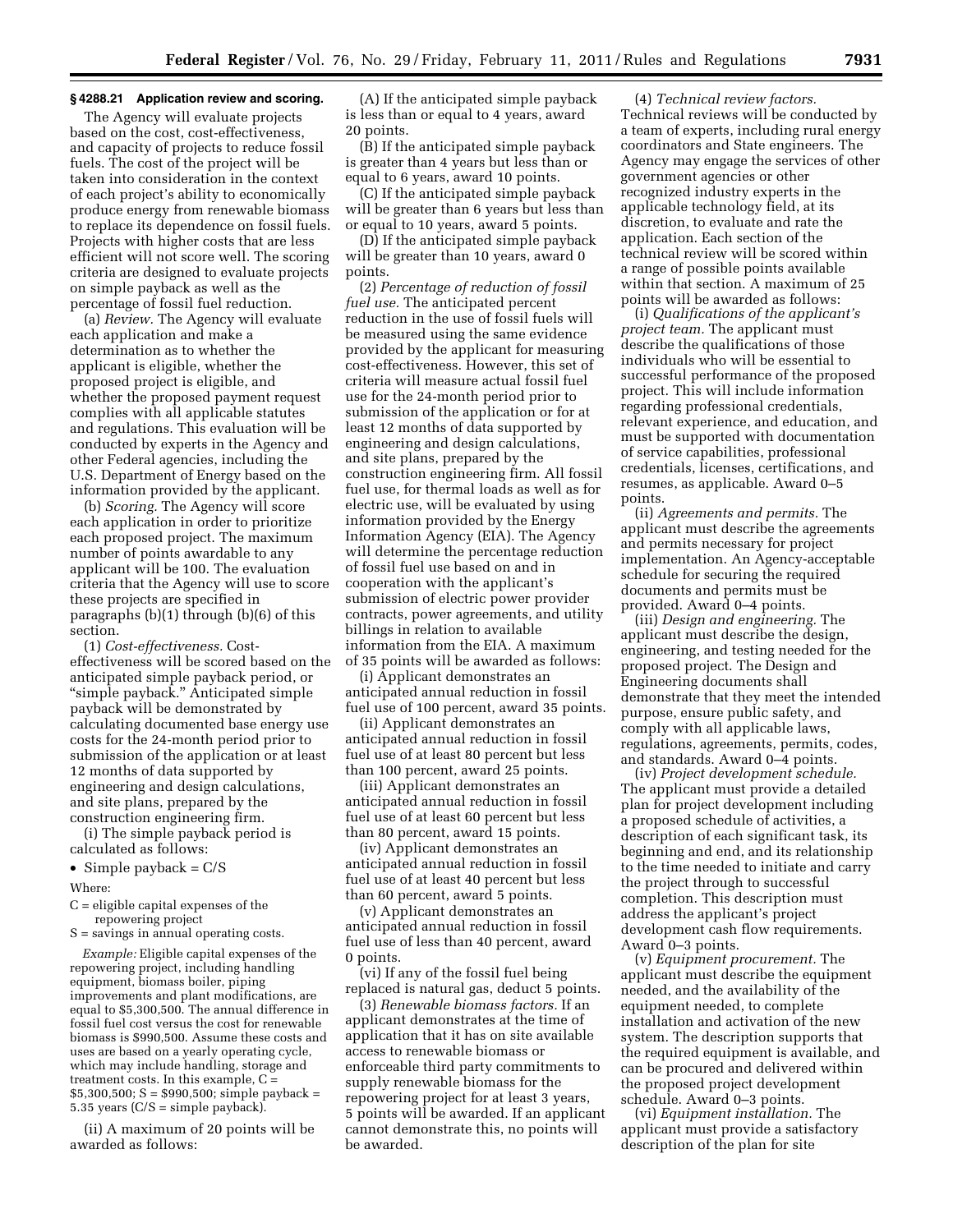development and system installation that reflects the soundness of the project plan. Award 0–3 points.

(vii) *Operations and maintenance.*  The applicant must describe the operations and maintenance requirements of the system necessary for the system to operate as designed and provide the savings and efficiencies as described. The description and requirements noted must be supportable by the technical review. Award 0–3 points.

(5) *Liquid transportation fuels.* If the biorefinery primarily produces liquid transportation fuels, award 10 points.

(6) *Rural area.* If the biorefinery is located in a Rural Area, award 5 points.

#### **§ 4288.22 Ranking of applications.**

All scored applications will be ranked by the Agency as soon after the application deadline as possible. The Agency will consider the score an application has received compared to the scores of other applications in the priority list, with higher scoring applications receiving first consideration for payments.

(a) *Selection of applications for payments.* Using the application scoring criteria point values specified in § 4288.21 of this subpart, the Agency will select applications for payments.

(b) *Availability of funds.* As applications are funded, if insufficient funds remain to pay the next highest scoring application, the Agency may elect to pay a lower scoring application. Before this occurs, the Agency will provide the applicant of the higher scoring application the opportunity to reduce the amount of its payment request to the amount of funds available. If the applicant agrees to lower its payment request, it must certify that the purposes of the project can be met, and the Agency must determine the project is feasible at the lower amount.

#### **§ 4288.23 Notifications.**

(a) *Successful applicants.* Successful applicants will receive an award letter notifying them of the award, including the terms and conditions, and Form RD 4288–5. Each funded project is unique, and, therefore, conditions of Form RD 4288–5 may vary among projects. Successful applicants must execute and return the Form RD 4288–5, accompanied by any additional items identified in the award letter.

(b) *Unsuccessful applicants.*  Unsuccessful applicants will receive a letter notifying them of their application score and ranking and the score necessary to qualify for payments.

#### **§ 4288.24 Program payment provisions.**

The procedure the Agency will use to make payments to eligible biorefineries is specified in paragraphs (a) through (e) of this section.

(a) *Payment applications.* The Agency shall make payments based on the biorefinery's expenditures on eligible project costs. To request payments under this program during a fiscal year, an eligible biorefinery must:

(1) Submit an original, validly signed and completed SF 271 to the Agency not more frequently than once a month with the following supporting documentation:

(i) Evidence of expenditure of funds on eligible project costs which shall include paid third party invoices, receipts, bills of sale, and/or payroll records. Such records must be adequate to identify that funds to be reimbursed were spent on eligible project costs; and

(ii) Evidence that construction of the repowering project is in compliance with the project development schedule.

(2) Certify that the request is accurate. (3) Furnish the Agency such

certifications as required in Form RD 4288–4, Part C, and access to records that verify compliance with program provisions.

(b) *Clarifying information.* After payment applications are submitted, eligible biorefineries may be required to submit additional supporting clarification if their original submittal is not sufficient to verify eligibility for payment.

(c) *Notification.* The Agency will notify the biorefinery, in writing, whenever the Agency determines that a payment request is ineligible and why the request was determined ineligible.

(d) *Refunds and interest payments.*  An eligible biorefinery that has received a payment under this program may be required to refund such payment as specified in paragraphs (d)(1) through (d)(5) of this section.

(1) An eligible biorefinery receiving payment under this program will become ineligible for payments if the Agency determines the biorefinery has:

(i) Made any material fraudulent representation;

(ii) Misrepresented any material fact affecting a program determination; or

(iii) Upon completion of the repowering project, failed to reduce its fossil fuel consumption, produce energy from renewal biomass or otherwise operate as described in its Agency approved application.

(2) All payments made to a biorefinery determined by the Agency to be ineligible must be refunded to the Agency with interest and other such sums as may become due, including, but not limited to, any interest, penalties, and administrative costs, as determined appropriate under 31 CFR 901.9.

(3) When a refund is due, it must be paid promptly. If a refund is not made promptly, the Agency may use all remedies available to it, including Treasury offset under the Debt Collection Improvement Act of 1996, financial judgment against the biorefinery, and sharing information with the Department of Justice.

(4) Late payment interest will be assessed on each refund in accordance with provisions and rates as determined by the Agency.

(i) Interest charged by the Agency under this program will be at the rate established annually by the Secretary of the U.S. Treasury pursuant to 31 U.S.C. 3717. Interest will accrue from the date payments were received by the biorefinery to the date of repayment, and the rate will adjust in accordance with applicable regulations.

(ii) The Agency may waive the accrual of interest and/or damages if the Agency determines that the cause of the erroneous determination was not due to any fraudulent or negligent action of the biorefinery.

(5) A biorefinery or person receiving payment under this program will be liable for any refund or related charges associated with their project due under this program.

(e) *Remedies.* The remedies provided in this subpart will be in addition to other civil, criminal, or administrative remedies that may apply.

#### **§ 4288.25 Succession and control of facilities and production.**

Any party obtaining a biorefinery that is participating in this program must request permission to participate in this program as a successor. The Agency may grant such request if it is determined that, the party is eligible, and permitting such succession would serve the purposes of the program. If appropriate, the Agency will require the consent of the previous party to such succession. Also, the Agency may terminate payments and demand full refund of payments made if a party loses control of a biorefinery whose production of heat or power from renewable biomass is the basis of a program payment, or otherwise fails to retain the ability to assure that all program obligations and requirements will be met.

#### **§ 4288.26 Fiscal Year 2009 and Fiscal Year 2010 applications.**

Any entity that submitted an application for payment to the Agency under this program prior to March 14,